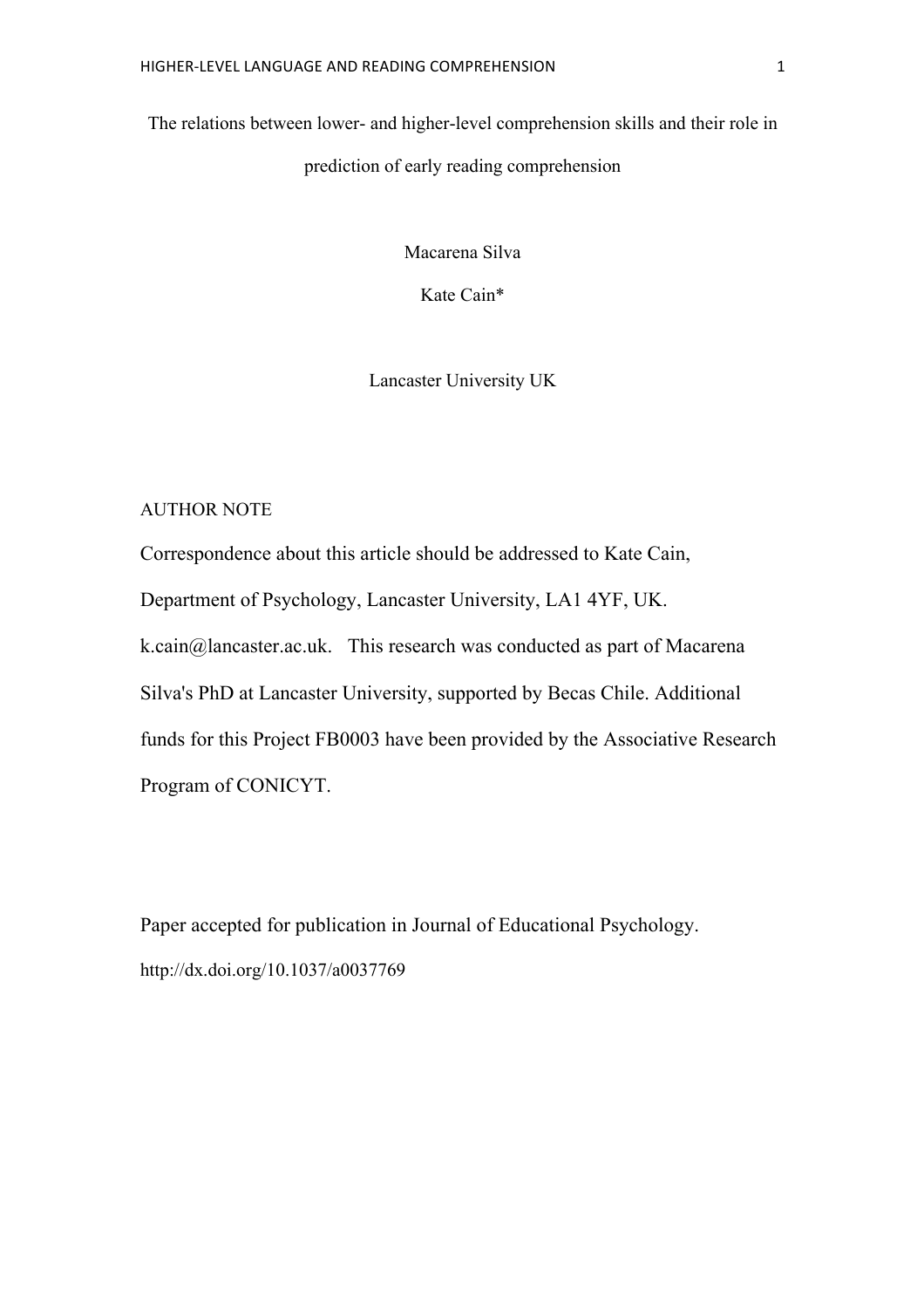#### Abstract

This study of 4- to 6-year-olds had two aims. First to determine how lower-level comprehension skills (receptive vocabulary and grammar) and verbal memory support early higher-level comprehension skills (inference and literal story comprehension). Second to establish the predictive power of these skills on subsequent reading comprehension. Eighty-two children completed assessments of nonverbal ability, receptive vocabulary and grammar, verbal short-term memory, and inferential and literal comprehension of a picture book narrative. Vocabulary was a unique predictor of concurrent narrative comprehension. Longitudinally, inference skills, literal comprehension and grammar made independent contributions to reading comprehension one year later. The influence of vocabulary on reading comprehension was mediated through both inference and literal comprehension. The results show that inference skills are critical to the construction of text representations in the earliest stages of reading comprehension development.

Keywords: inference, narrative comprehension, vocabulary, grammar, reading comprehension, memory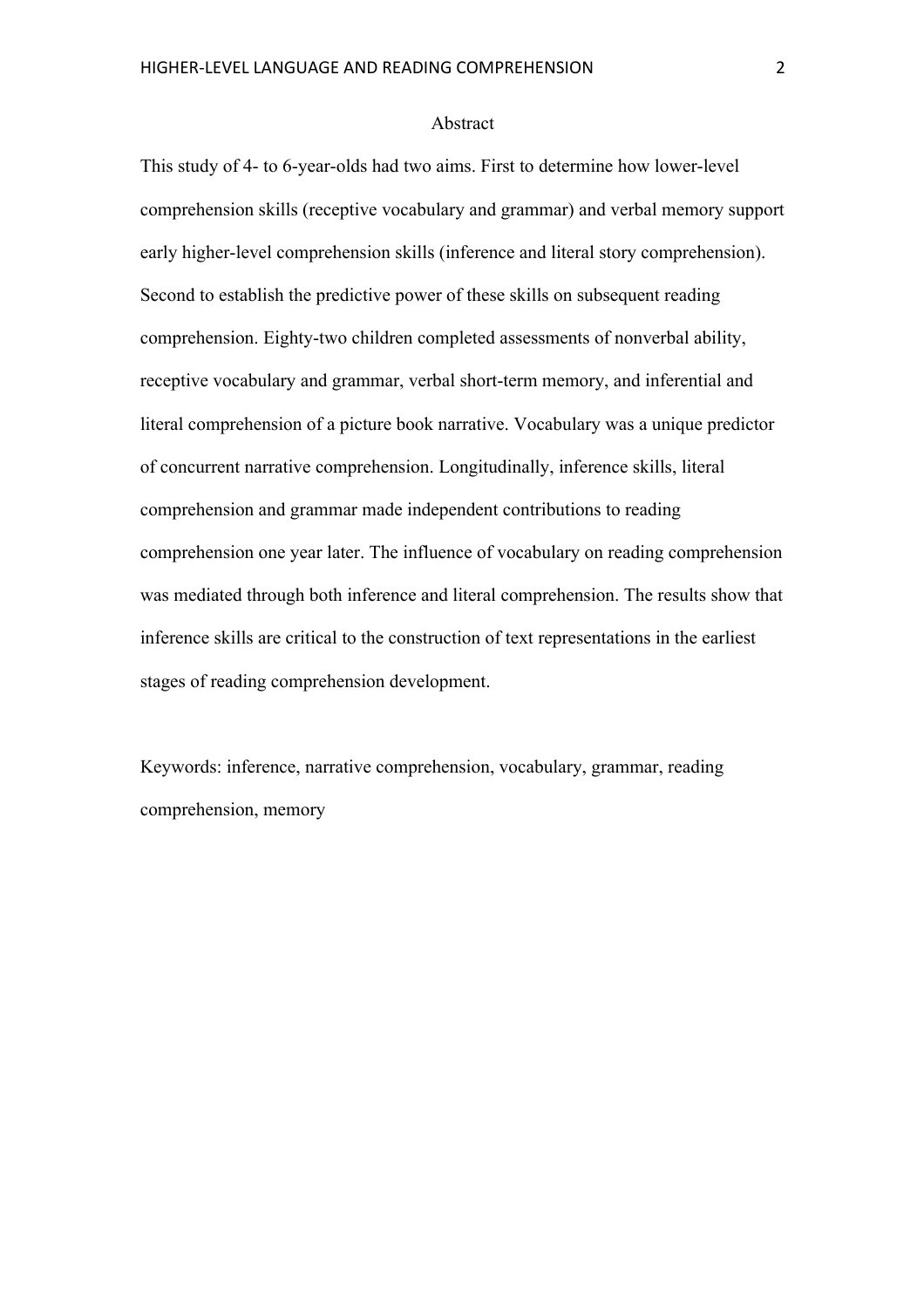The relations between lower- and higher-level comprehension skills and their role in prediction of early reading comprehension

Understanding what we read is an essential aspect of good literacy and, consequently, a strong influence on an individual's wider educational and economic success. Across a range of countries, school literacy skills predict subsequent vocational and academic training (PISA, 2001) and, as advanced countries see a decrease in low-skill jobs, an individual's literacy skills are more important than ever for employment choice and success (Darcovich et al., 1997). A clear understanding of the skills that support the development of reading comprehension will enable targeted interventions to prevent literacy failure and benefit both the individual and society, more widely. This paper provides information essential to achieve this aim, by identifying the skills that support early discourse-level comprehension and the importance of higher-level discourse skills in the earliest stages of reading comprehension development.

Successful reading comprehension results in a coherent memory-based representation of the state of affairs described in the text, often referred to as a situation model (Kintsch, 1998). According to multicomponent views of reading comprehension, readers aged 7 to 12 years draw on language knowledge and cognitive processes at the word-, sentence-, and discourse-level when constructing this representation (Oakhill & Cain, 2012; Perfetti, Landi, & Oakhill, 2005; Vellutino, Tunmer, Jaccard, & Chen, 2007). They decode words, retrieve their meanings, combine these into larger units such as clauses and sentences guided by syntactic knowledge, and integrate information across different parts of the text, often drawing on background knowledge to infer information that the author has left implicit. Thus,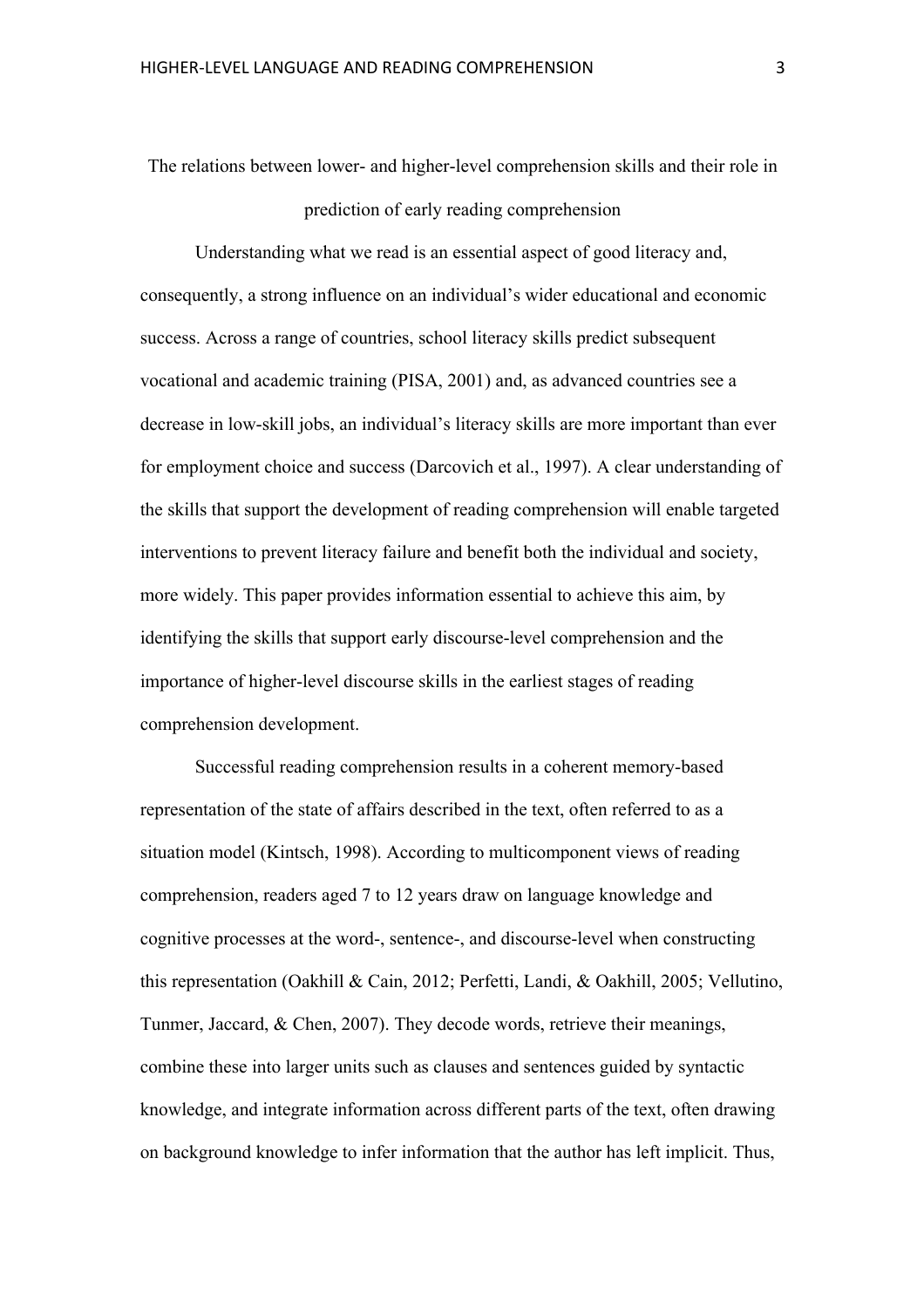comprehension of explicitly stated information (literal comprehension) and implicitly stated information (inference) are involved in the construction of the situation model. With the exception of decoding, the same language knowledge and skills support comprehension of both written and spoken discourse (Kendeou, Savage, & van den Broek, 2009). Therefore, it is not surprising to find that listening comprehension predicts concurrent reading comprehension in children aged 7 to 12 years (Vellutino et al., 2007). In this paper we focus on comprehension of narrative in 4- to 6-year-olds with two specific aims: to determine the contributions made by vocabulary, grammar, and verbal memory to inference and literal comprehension, both key components of discourse comprehension, and also to determine if inference and literal comprehension predict unique variance in subsequent reading comprehension of narrative, in addition to the contributions made by vocabulary, grammar, and verbal memory.

Comprehension of discourse goes beyond word and sentence level understanding and thus draws on both lower-level and higher-level skills (Hogan, Bridges, Justice, & Cain, 2011). Lower-level language comprehension skills such as vocabulary and grammar, which are also referred to as foundational language skills (Lepola, Lynch, Laakkonen, Silven, & Niemi, 2012), are essential for the comprehension and production of more complex discourse. Some argue that only the lower-level skills of vocabulary and grammar are critical for comprehension and the source of difficulty for reading comprehension impairment (Hulme & Snowling, 2011). However, others propose that higher-level skills, such as inference and literal comprehension (of information presented in the text), are independently important in the prediction of listening and reading comprehension in addition to vocabulary and grammar (Florit, Roch, & Levorato, 2011; Lepola et al., 2012; Oakhill & Cain, 2012).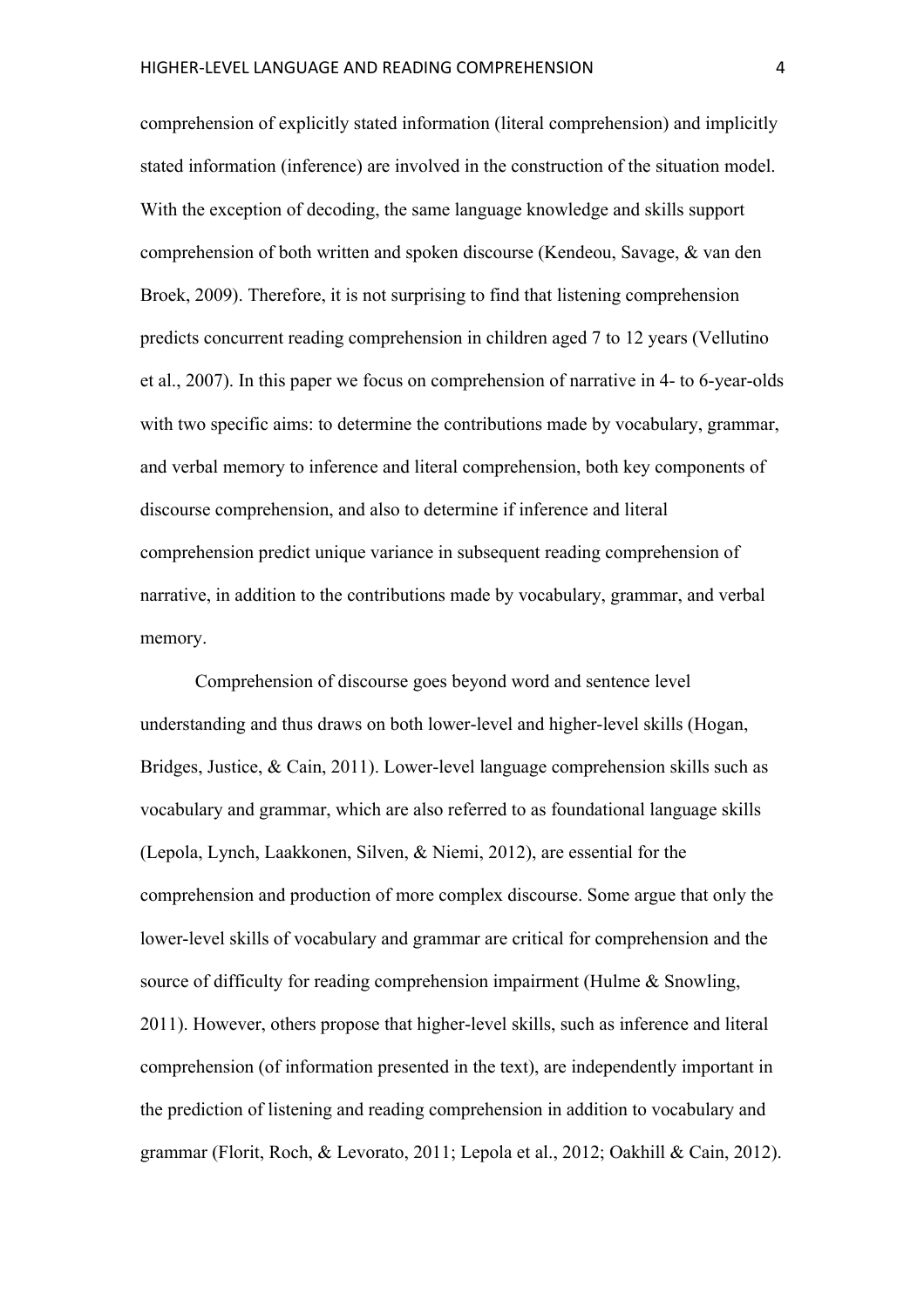Inference involves going beyond the explicit details in a text and includes integrating information between different sentences and also between information in the text and general knowledge to fill in details that are only implicit. Inference is considered essential for good narrative comprehension because it is necessary for the construction of an integrated and coherent model of the text's meaning (Graesser, Singer, & Trabasso, 1994). Comprehension of the information stated explicitly in the text is also essential to the construction of the situation model (Kintsch & Kintsch, 2005) because, without a secure representation of facts, the model would be incomplete and inferences could not be drawn. Indeed, studies of children with poor reading comprehension have found poor recall of literal information, as well as poor inference making (Cain, Oakhill, Barnes, & Bryant, 2001; Catts, Adlof, & Weismer, 2006), highlighting the important role of memory for explicitly stated detail. Because young children often fail to make sufficient inferences, some have argued that young children's situation models may primarily comprise explicitly stated information (Florit et al., 2011), perhaps as a precursor stage to representations that additionally encode inferences.

Drawing on the multicomponent view of reading comprehension, several recent studies of 4- to 6-year-olds have sought to disentangle the contributions made by lower-level skills and higher-level skills in the prediction of narrative comprehension (Florit et al., 2011; Kendeou, Bohn-Gettler, White, & van den Broek, 2008; Lepola et al., 2012; Tompkins, Guo, & Justice, 2013). A converging finding is that young children's inference skills are predictive of broader measures of concurrent narrative comprehension in addition to vocabulary knowledge in 4- to 6-year-olds (Florit et al., 2011; Kendeou et al., 2008; Tompkins et al., 2013). Longitudinally, Lepola and colleagues found that inference making skills at 4 and 5 years contributed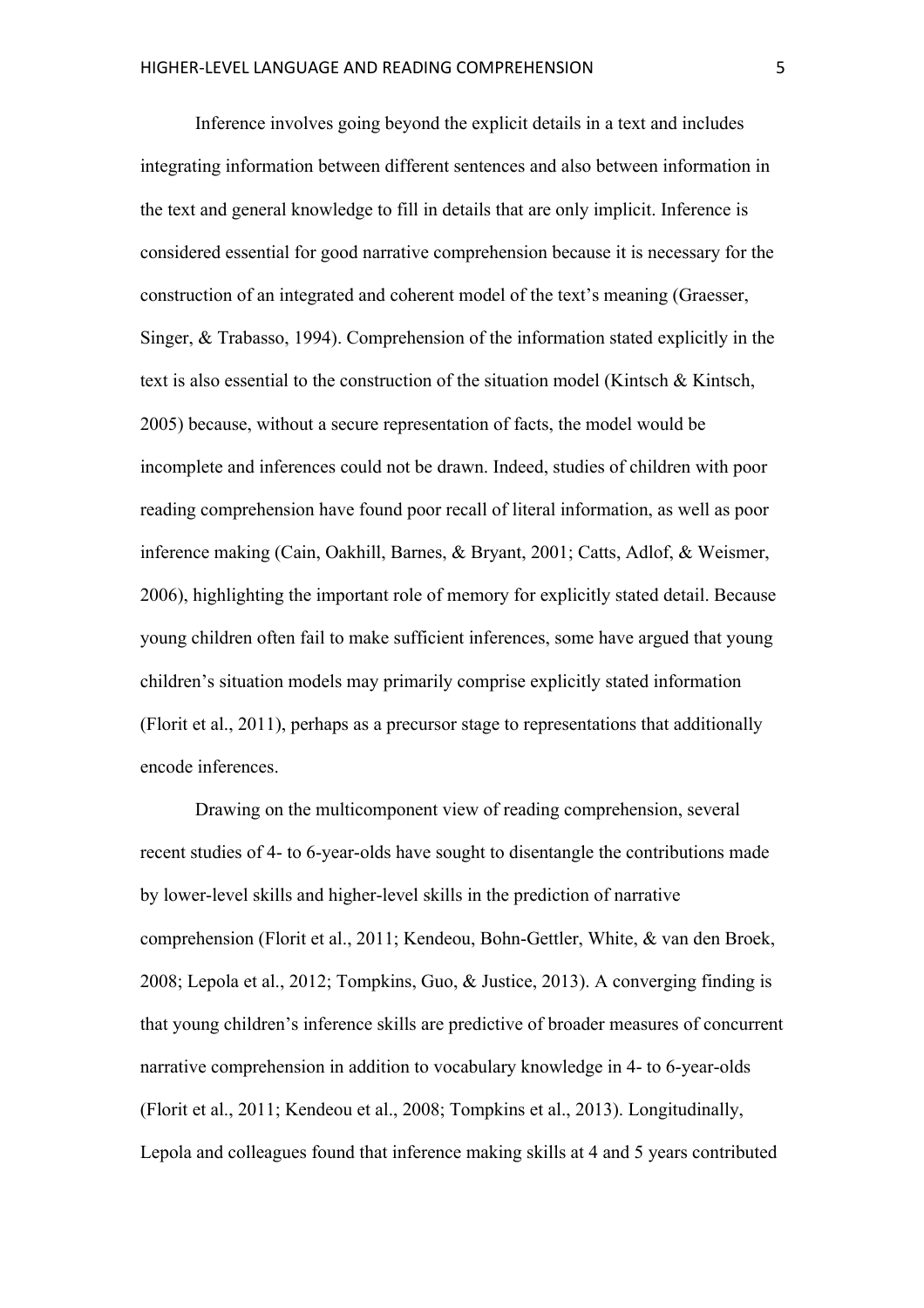directly to listening comprehension at 6 (Lepola et al., 2012). They also found that for older children inference, but not vocabulary or grammar, was a unique contributor to listening comprehension taking into account the autoregressive effect of early listening comprehension skill. Thus, convergent with research with older children on the components of reading comprehension (Cain, Oakhill, & Bryant, 2004; Oakhill & Cain, 2012), these studies suggest that inference skills may make an independent prediction to reading comprehension, over and above lower-level skills. Few studies have explored the role of literal comprehension but those that have show that it makes an important contribution to text comprehension in general (Florit et al., 2011).

The key role identified for inference does not rule out the importance of other aspects of language, such as vocabulary and grammar, in the determination of discourse comprehension. Knowledge of the meanings of the words in a text is obviously important for good comprehension of that specific text. Thus, it is not surprising to find that vocabulary predicts unique variance in story comprehension in 4- to 6-year-olds concurrently (Florit et al., 2011; Tompkins et al., 2013) and also longitudinally (Lepola et al., 2012; Muter, Hulme, Snowling, & Stevenson, 2004).

The use of grammatical knowledge to work out the structure and meanings of individual sentences is also necessary for discourse comprehension, but research to date on its contribution to early reading comprehension is mixed. Grammar predicts reading comprehension longitudinally alongside vocabulary between 5 to 6 years (Muter et al., 2004), but not in older readers between 7 to 11 years when in competition with vocabulary and higher-level skills (Oakhill & Cain, 2012). When examining grammar's concurrent contribution to 5-year-olds' listening comprehension, the data are also contradictory: in some studies grammar does not predict variance in listening comprehension when in competition with vocabulary and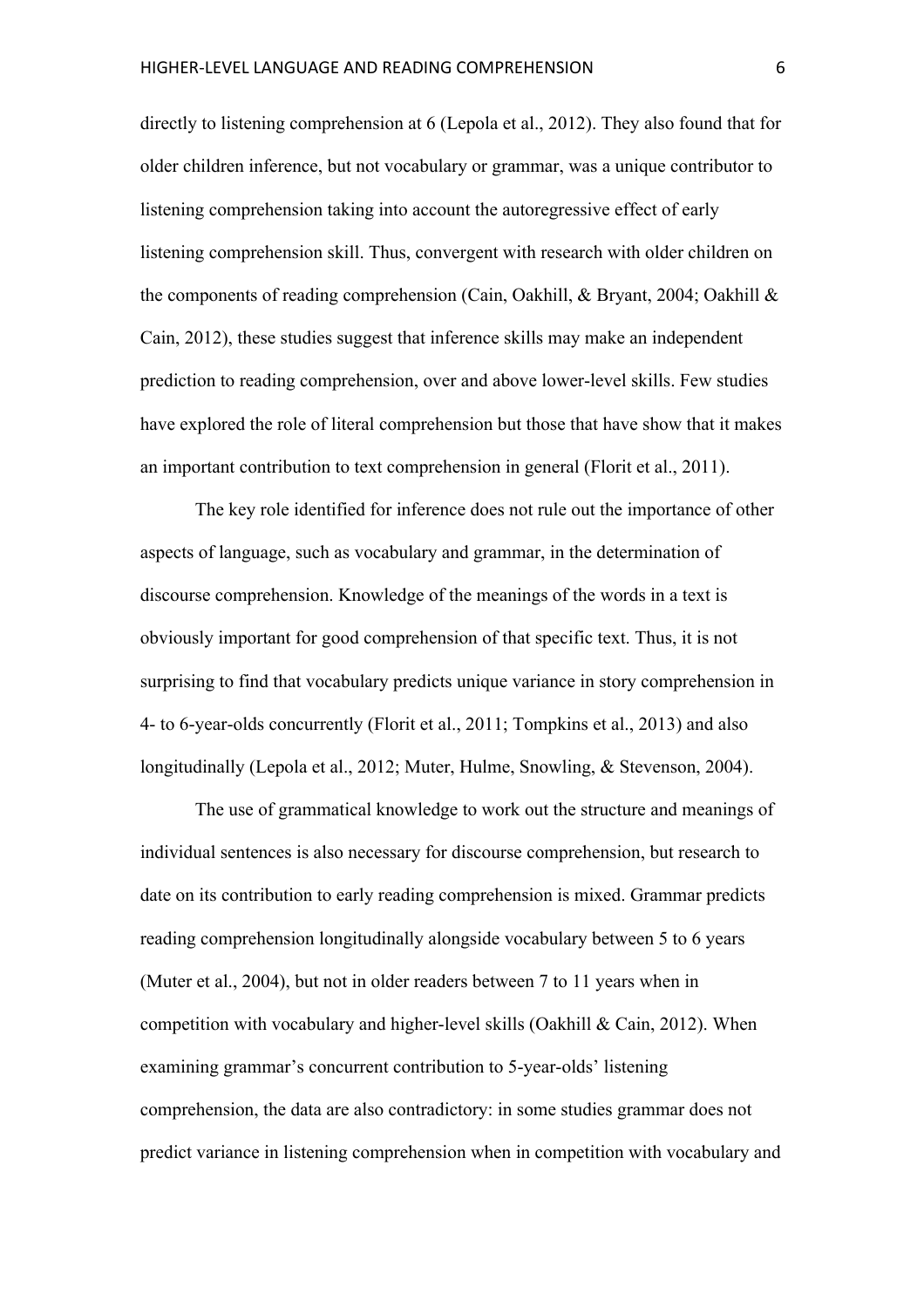measures of verbal working memory (Florit, Roch, & Levorato, 2013), whilst in others studies it does (Potocki, Ecalle, & Magnan, 2013). These discrepant findings may have arisen because the measures of grammar in these studies tapped different things: understanding of different syntactic structures was assessed directly in the studies that did not find a unique relationship (Florit et al., 2013; Oakhill & Cain, 2012), whereas reflection on the sense or well-formedness of sentences, which is a metalinguistic skill, was the measure used in the studies that did find a unique relationship (Muter et al., 2004; Potocki et al., 2013). Together, these studies do not speak directly to the role of grammar knowledge in the longitudinal prediction of reading comprehension in our target age group.

Our review of the literature indicates that a range of language skills determines discourse comprehension and that inference is important from an early age. However, inference itself draws on other language skills and, as noted above, some have argued that word and sentence comprehension underlie performance on inference, at least in the case of children who have poor reading comprehension (Hulme  $\&$  Snowling, 2011). If that is the case, we would expect vocabulary and/or grammar to predict and support young children's inference making and, further, should find that inference itself does not predict unique variance in reading comprehension when in competition with these other predictors.

An analysis of the reasons for a relation between vocabulary, grammar, and inference making indicates how these lower-level skills might underpin inference making skill. Vocabulary may enable inference because many inferences are constructed by mapping the meanings of related words such as synonyms and category exemplars (Cain & Oakhill, in press; Cain & Oakhill, 1999; Perfetti, Yang, & Schmalhofer, 2008). However, work to date with preschoolers suggests that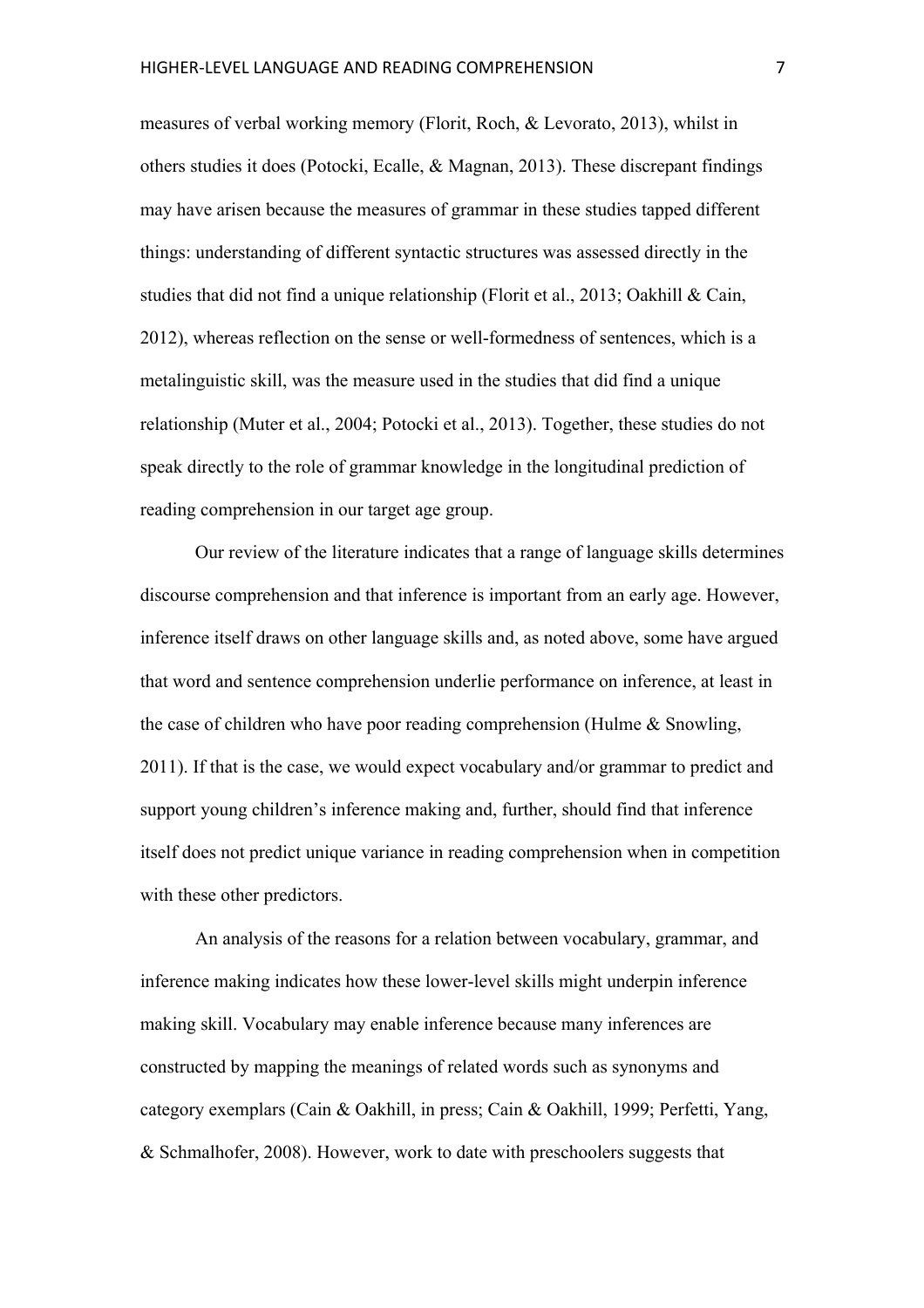inference is supported but not fully determined by vocabulary (Florit et al., 2011; Lepola et al., 2012), indicating that vocabulary alone is not sufficient to ensure inference making. Similarly, preschoolers' ability to answer questions about explicit stated content in the text (literal comprehension) is not fully determined by vocabulary knowledge (Florit et al., 2011).

Grammar may also be predictive of inference making because knowledge of grammar includes cohesive devices, which are important for integrating the meanings of sentences (Cain & Nash, 2011). Cohesive devices often invite the reader to generate an inference necessary to support integration, consider: *'Jack lent Bill his umbrella, because he wanted to keep dry'* and *'Ruby left the party early after Stephen arrived.'* Consequently, there are good theoretical reasons to expect knowledge of grammar to support inference making.

The direct relation between grammar and inference has not been investigated empirically to date, although there are some data that speak to this for older children. Oakhill and Cain (2012) found that knowledge of grammar correlated with inference making in 8- to 11-year-olds; however, they did not test whether grammar predicted unique variance in addition to vocabulary. Thus, we do not know if grammar and vocabulary in combination can explain young children's performance on an inference task. Research with younger children also does not clarify the unique role of grammar knowledge in the prediction of inference either: Lepola et al. (2012) found that a measure of sentence repetition did not contribute significantly to inference skills one year later. However, the measure in Lepola et al.'s (2012) study tapped both knowledge of sentence structure and different aspects of the working memory system including both storage and the episodic buffer (Alloway, Gathercole, Willis, &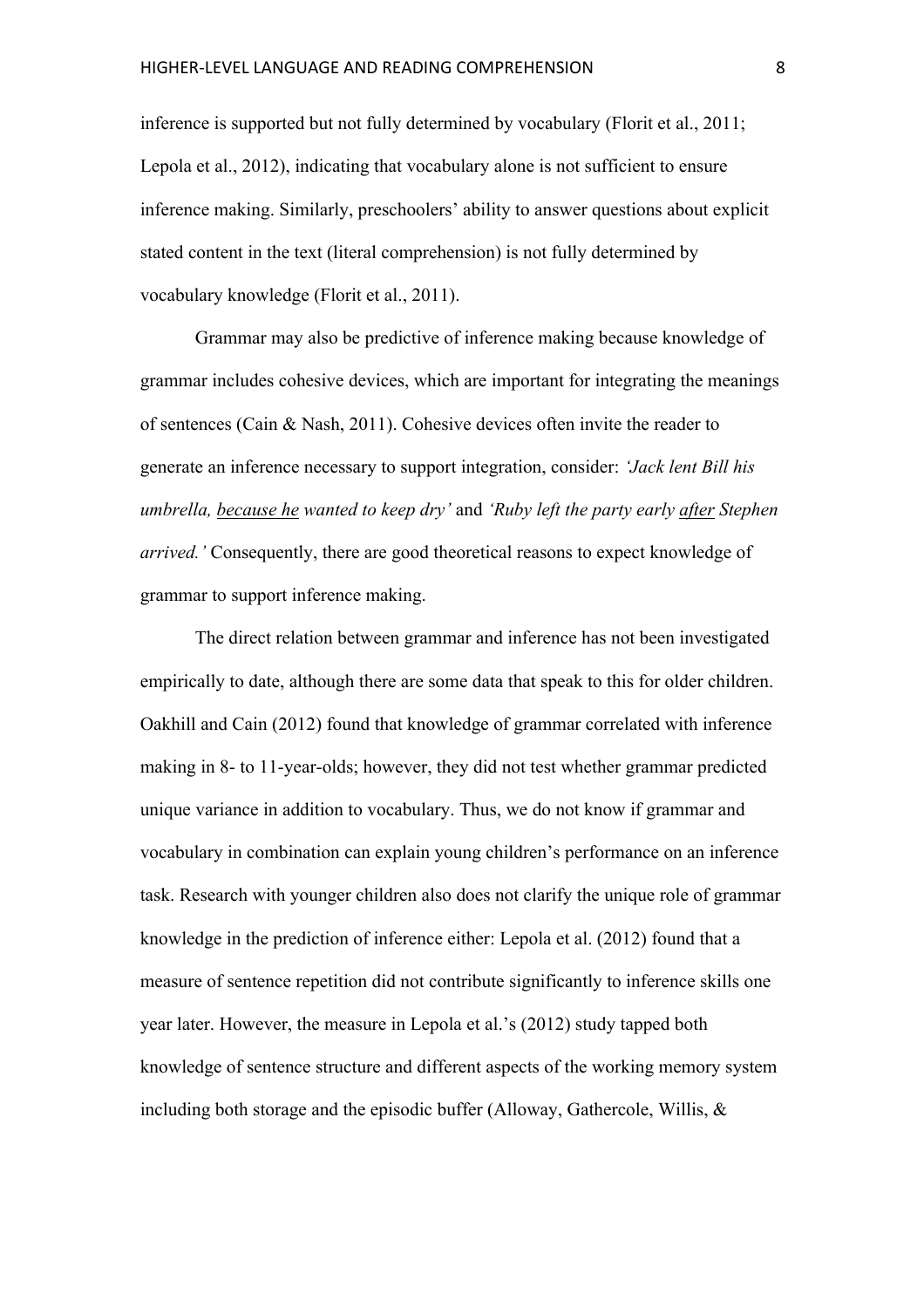Adams, 2004). For these reasons, the current research base does not permit a clear interpretation of the role of grammar in the prediction of inference.

As noted above, verbal working memory is critical to many aspects of language and there is a wealth of research demonstrating its role in vocabulary learning, sentence processing, and inference, as well as reading comprehension in general (Cain, Oakhill, & Lemmon, 2004; Daneman & Merikle, 1996; Hannon & Frias, 2012; Montgomery & Evans, 2009). Some argue that verbal working memory provides essential cognitive support for language processes and may be particularly important for discourse comprehension because it enables the language user to represent written and spoken information accurately so that it can be integrated into their meaning based model of the text (Carretti, Borella, Cornoldi, & de Beni, 2009). According to that view, verbal working memory would predict variance in reading comprehension in addition to language skills. Others propose that language skills such as vocabulary influence verbal working memory (Hulme & Snowling, 2011; Nation, Adams, Bowyer-Crane, & Snowling, 1999) and that these lower-level language skills explain the relation between memory and higher-level language skills.

Certainly, verbal short-term memory is related to young children's vocabulary (Florit et al., 2011; Willis & Gathercole, 2001) as well as their grammar and sentence comprehension (Cain, 2007; Montgomery, 1995). Research with skilled adult comprehenders demonstrates an independence between verbal working memory and vocabulary in the prediction of inference (Calvo, 2005). Research with children has not tested this relationship directly, but broadly supports a view of partial independence: the relationship between 9-year-olds' inference ability and verbal working memory is not fully mediated by vocabulary (Chrysochoou, Bablekou, & Tsigilis, 2011). Of interest, is whether or not verbal working memory explains unique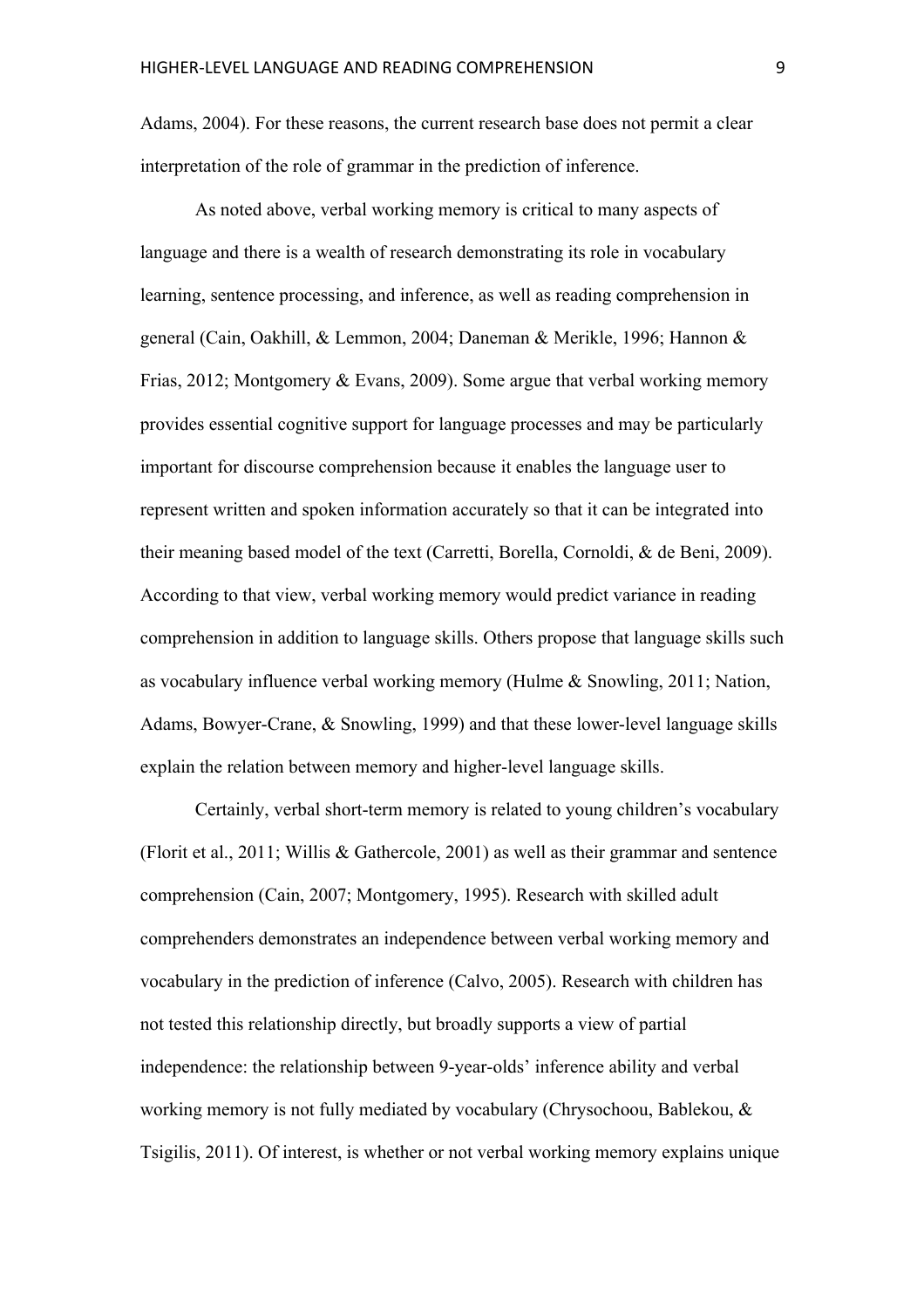variance in inference and reading comprehension in younger children, or whether any such relation is due to the mediating effect of lower-level language skills. As noted by Lynch and colleagues, comprehension in younger children might be reduced to understanding at the word level, although they did not find support for this position (Lynch et al., 2008). It is essential to understand the unique as well as the combined (or related) effects of different aspects of language on reading comprehension development in order to specify an accurate framework for instruction and intervention (C. Adams, Clarke, & Haynes, 2009).

Measures of verbal working memory tasks that tap both storage and processing of information, for example reading and listening span tasks, are related to reading comprehension in children and adults (Daneman & Merikle, 1996) and also inference making (Cain, Oakhill, & Bryant, 2004; Chrysochoou et al., 2011). The use of verbal working memory tasks that tap both storage and processing is considered unsuitable for children under 6 years of age because this age group finds the tasks difficult and, as a result, scores are restricted (A. M. Adams, Bourke, & Willis, 1999; Daneman & Blennerhassett, 1984; Gathercole, Pickering, Ambridge, & Wearing, 2004). The correlations between language comprehension and measures of short-term verbal memory tasks, such as word and digit span, and verbal working memory tasks are comparable in young children (A. M. Adams et al., 1999). For that reason, the use of short-term verbal span tasks is considered a suitable proxy for verbal working memory for children in this age range (Florit et al., 2011). When sensitive independent measures of verbal memory are used, they share small to moderate correlations with literal comprehension and inferential processing in 4- to 6-year-olds (Florit et al., 2011; Hannon & Frias, 2012).

## **The Current Study**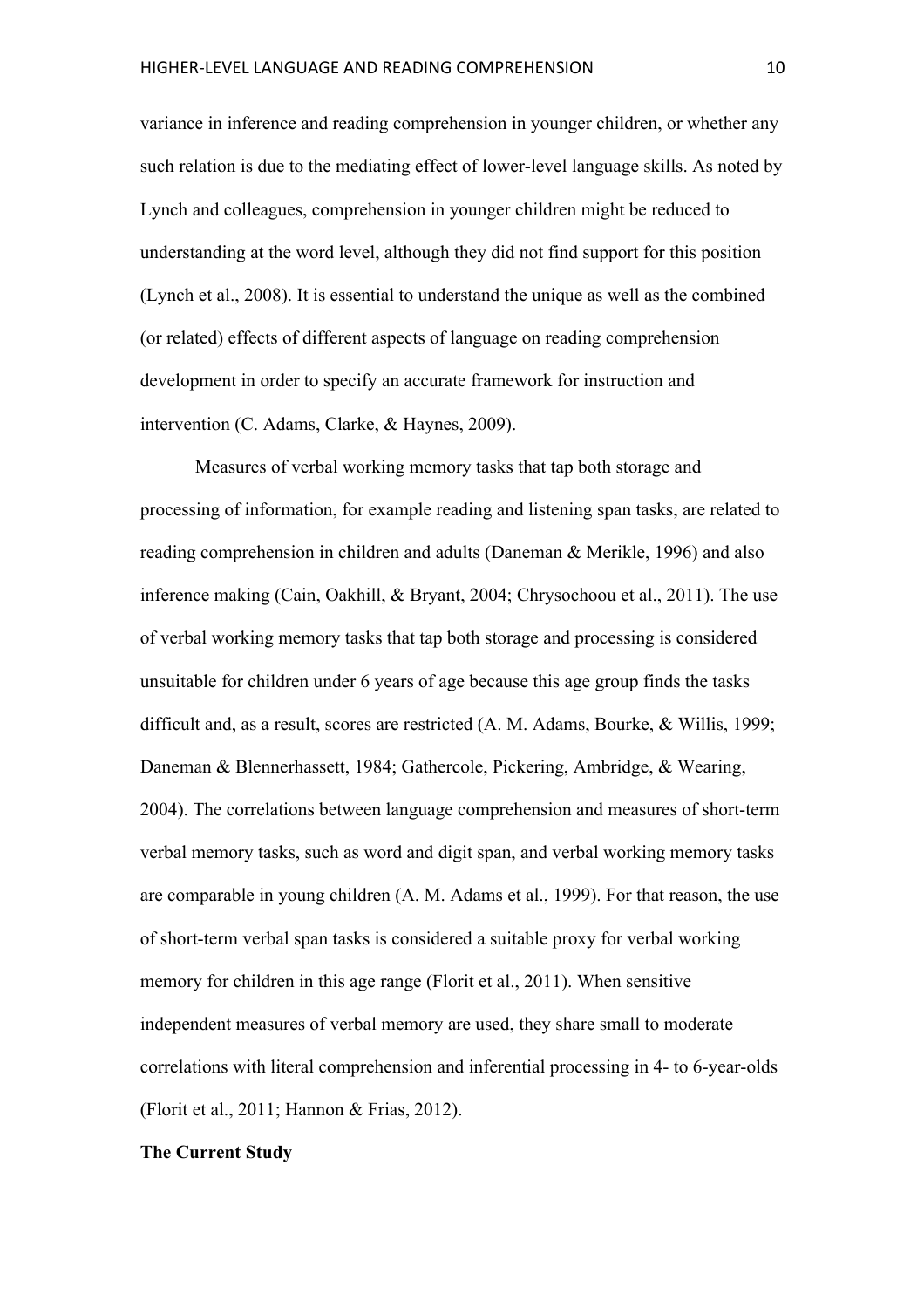The present study had two central aims, which served to extend our understanding of the relations amongst lower- and higher-level language skills and memory in 4- to 6-year-olds and their relation to reading comprehension, one year later. Our first aim was to examine the relationship between the lower-level (or foundational) skills of vocabulary and grammar knowledge, verbal memory, and the higher-level (discourse) skills of inference making and literal comprehension in 4- to 6-year-olds. In line with previous research, we predicted that vocabulary would be specifically related to inference but that other skills would also play a role. We hypothesised that grammar should make a unique contribution to inference skill, based on our analysis of cohesive ties and their role in inference and integration. The previous research literature also supported a prediction that verbal memory would predict concurrent inference skill that was at least partially independent of vocabulary skill (Cain, Oakhill, & Bryant, 2004; Calvo, 2005; Chrysochoou et al., 2011). There has been no work directly contrasting the prediction of literal and inferential comprehension in this age group by lower-level language and verbal memory measures. However, zero-order correlations between memory, vocabulary, literal, and inferential comprehension indicate that verbal memory and vocabulary are strong predictors of literal comprehension in this age group (Florit et al., 2011; Hannon & Frias, 2012), in contrast to the pattern of prediction for older children (Oakhill, Cain, & Bryant, 2003).

Our second question was whether inference and literal comprehension predicted reading comprehension one year later independently of vocabulary, grammar, and verbal memory. Previous research has demonstrated that vocabulary and grammar (Muter et al., 2004) and also vocabulary and inferential skills (Kendeou, van den Broek, White, & Lynch, 2009) are predictive of subsequent reading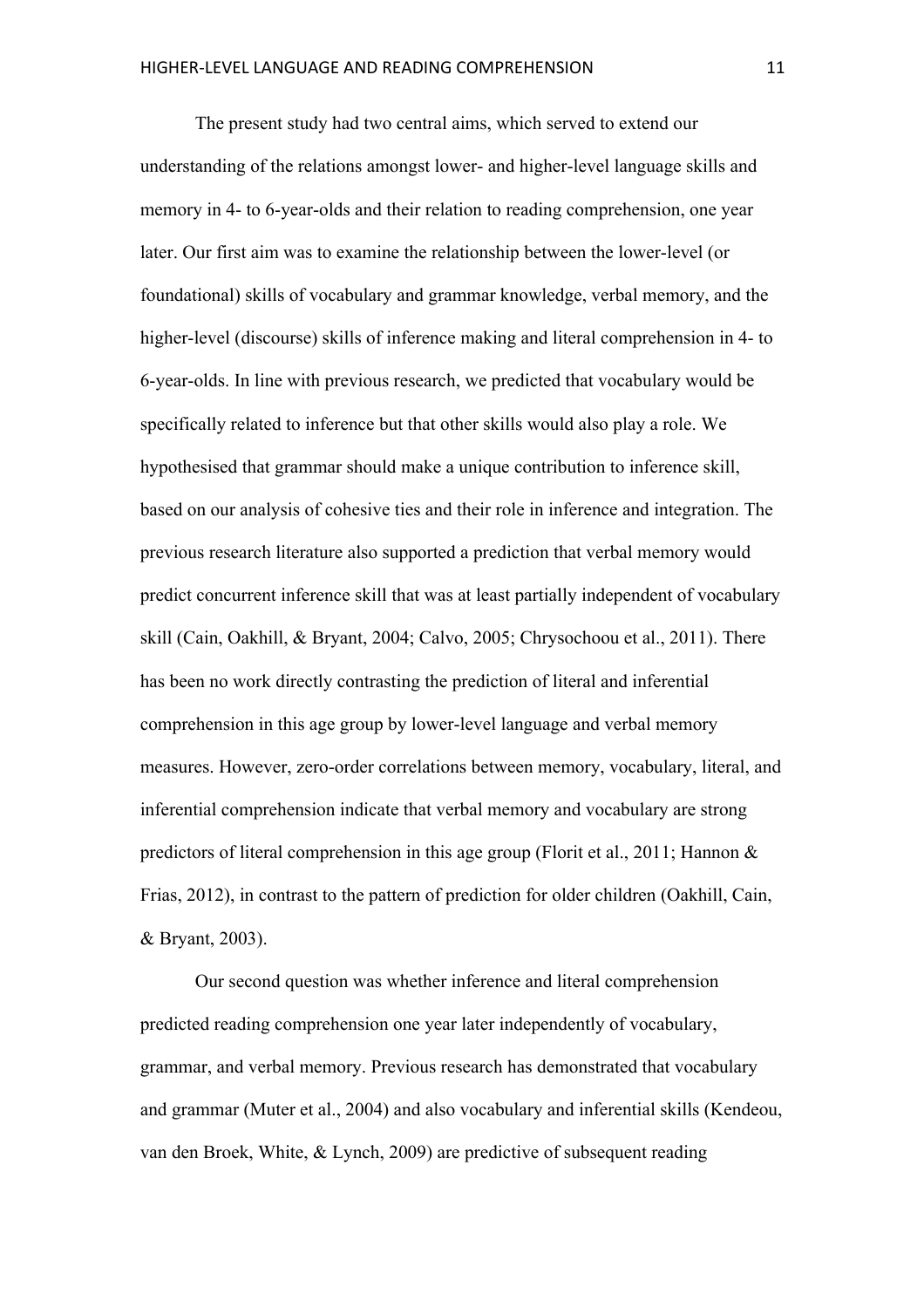comprehension between the ages of 4 and 6 years. To date we lack knowledge of the relations between these oral language skills and later reading comprehension because there are no published studies that have included measures of word-, sentence-, and discourse-level comprehension. If inference is determined by vocabulary, grammar, and/or verbal memory, the relation between inference and subsequent reading comprehension should be indirect and mediated by these skills. In contrast, if inference makes a direct contribution to reading comprehension as is found for older children (Oakhill & Cain, 2012), inference should predict unique variance in reading comprehension in addition to that predicted by lower-level skills. Similar predictions follow for the relation between literal comprehension and reading comprehension.

To study narrative of young children we use a picture-book format. There are strong relations between both children and adults' comprehension of narrative presented in different formats: understanding of narratives presented as a sequence of static pictures or an animated cartoon are predictive of understanding of verbal narratives that are either read aloud to the comprehender or read by the comprehender (Gernsbacher, Varner, & Faust, 1990; Kendeou, van den Broek, et al., 2009). This research supports Paris and Paris' (2003) recommendation that comprehension of narrative presented in a familiar picture book format can be used as a proxy for discourse-level reading comprehension in non-independent readers, as we do in our study. Through our research aims, this study makes a valuable and unique contribution to our knowledge of the skills that underpin inference making and literal comprehension of narrative and how language skills that tap comprehension at the word-, sentence-, and discourse-level contribute to the early stages of reading comprehension development.

## **Method**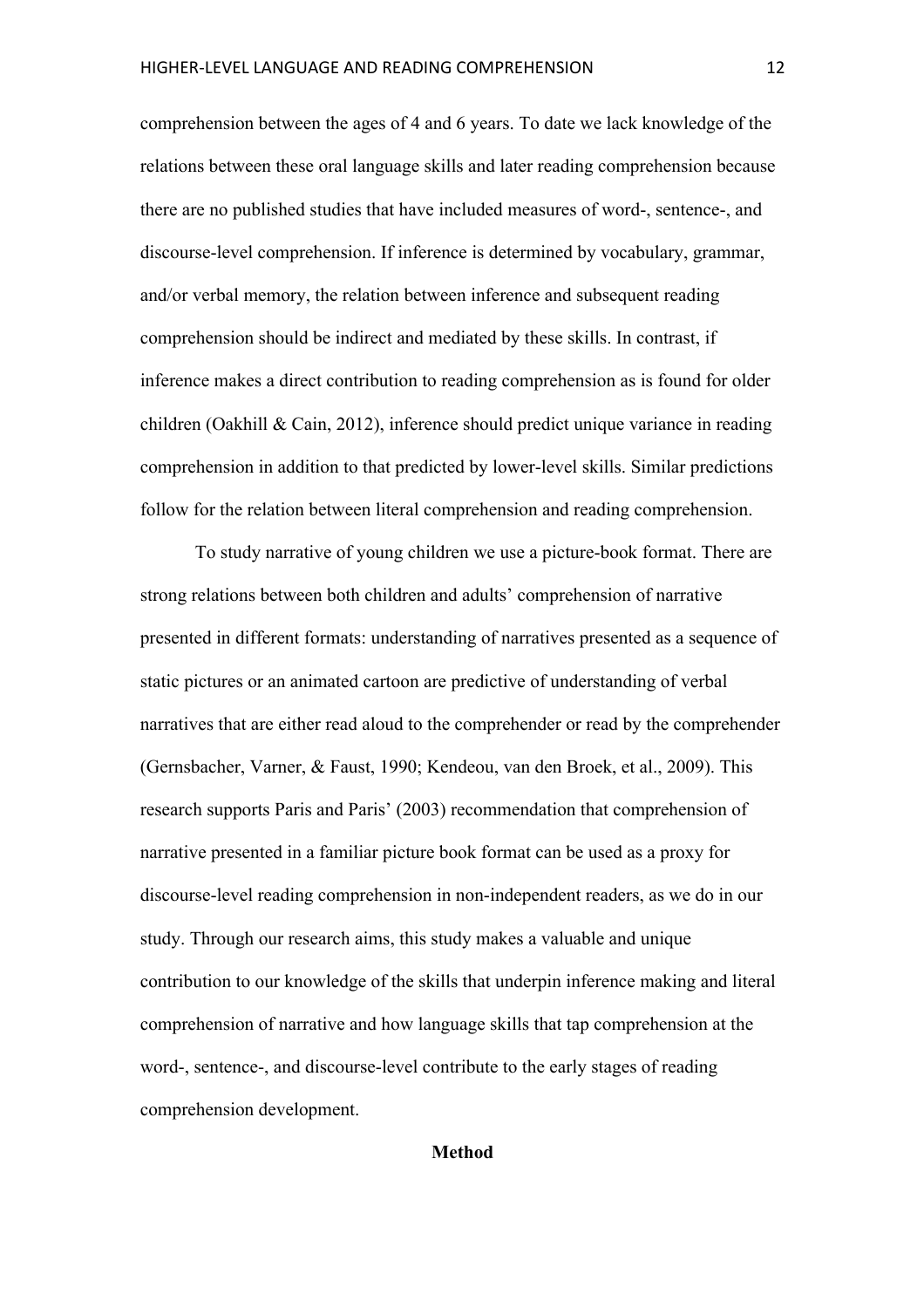Eighty-two 4- to 6-year-olds from three UK primary schools participated in this study. To capture general developmental trends and to align our study with recent relevant research (Florit et al., 2011; Hannon & Frias, 2012), a two-year age range of children at the early stages of literacy instruction was included. All spoke English as their first language. There were 40 children from Reception classes (23 boys and 17 girls,  $M = 62$  months,  $SD = 3.50$ ) and 42 children from Year One classes (21 boys and 21 girls,  $M = 74$  months,  $SD = 3.58$ ). Reception is the first year of primary school in the UK and all children participate in a daily literacy hour, from the start of school in accordance with the UK national curriculum. One year later, 69 of the original sample were retested: 34 children from the original Reception class (19 boys and 15 girls) and 35 from the original Year One class (19 boys and 16 girls). Children with special educational needs were excluded from the study. Signed parental consent was obtained for all participants. Information about parental education was obtained for 72% of the sample and indicated a mixed sample: 35% had finished their education with GCSEs (General Certificate of Secondary Education) examinations that are usually taken at 16 years; nearly 24% had completed A-levels (Advanced level examinations) or an equivalent qualification (usually taken at 18 years); and 41% of the sample had completed a University degree.

#### **Design and Materials**

At each assessment point, children completed a range of cognitive and language assessments. The standardised measures completed by children were administered according to the manual guidelines. For these measures, standardised scores are reported to relate performance related to age norms, but raw scores were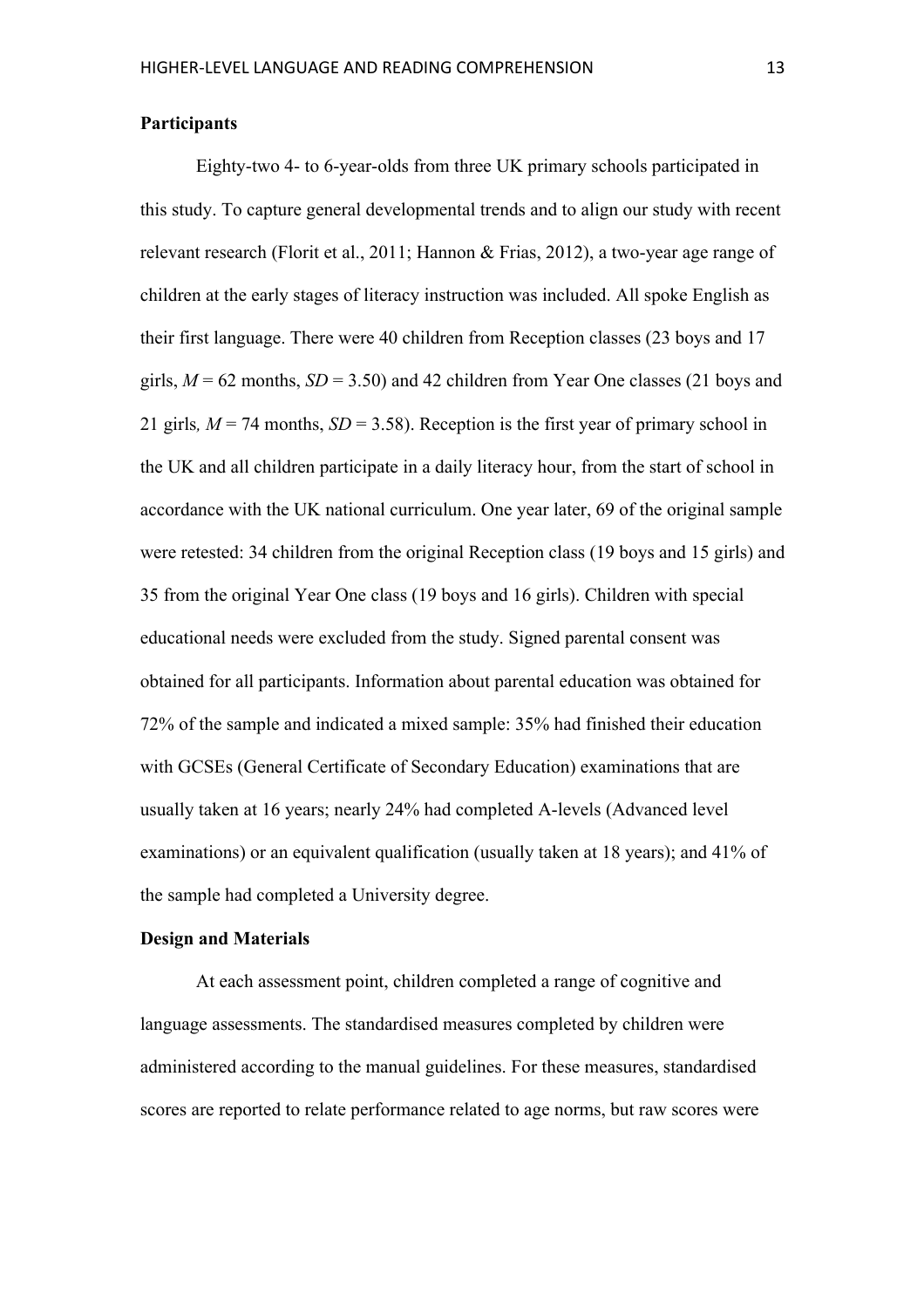used in the analysis. For the experimental narrative measures, raw scores are reported throughout.

**General cognitive ability**. The Matrix Reasoning subtest from the Wechsler Preschool and Primary Scale of Intelligence – Third Edition (Wechsler, 2003) was administered to evaluate (non-verbal) cognitive ability. In this task, the child is presented with a series of four pictures with a blank space and is asked to choose, from a range of pictures the one that fits best (reported Cronbach's  $\alpha$  = .90).

**Verbal memory**. Verbal short-term memory was assessed using the Digit Span task from the British Abilities Scale (Elliott, Smith, & McCulloch, 1996). Children are required to repeat a series of digits after listening to them read out by the experimenter. The quantity of digits to be remembered increases progressively from two, until a ceiling level of performance is reached (when the five trials in a given block are not correctly recalled). The maximum score for this test is 34.

**Receptive vocabulary**. Receptive vocabulary knowledge was assessed using the British Picture Vocabulary Scale – II (Dunn, Dunn, Whetton, & Burley, 1997). In this task, the child is shown sets of four pictures. For each set, the tester speaks a word and the child's task is to point to the picture that depicts the spoken word (Median Cronbach's  $\alpha$  = .93).

**Knowledge of grammar**. The Test for Reception of Grammar – Second Edition (Bishop, 2003) was used to assess knowledge of different grammatical structures. In this task, the child is shown sets of four pictures. For each set, the tester speaks a sentence and the child's task is to point to the picture that depicts the sentence (split-half reliability calculated for blocks for each set of grammatical contrasts,  $r = .88$ ).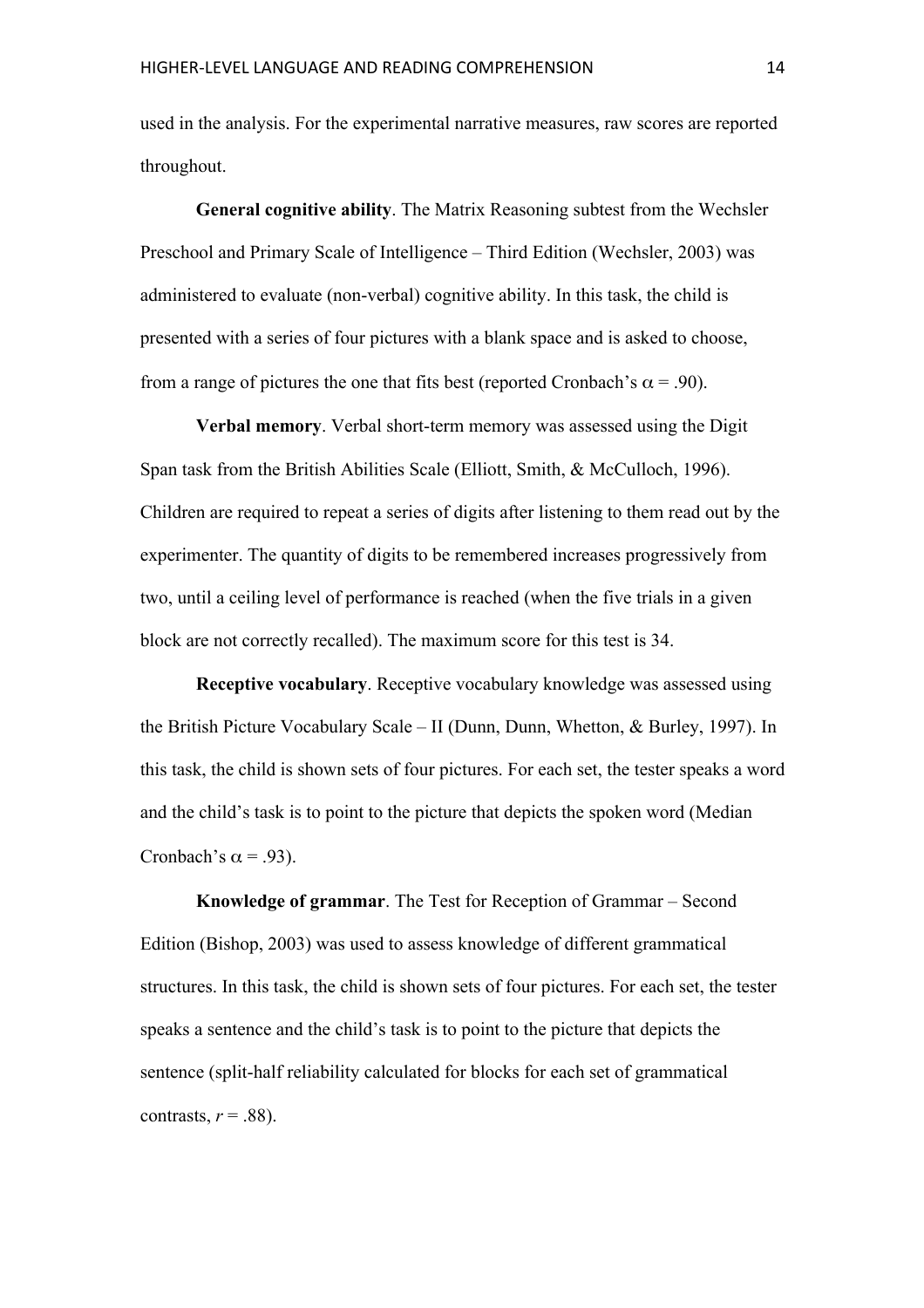### **Experimental assessment of inference making and literal comprehension.**

We used the wordless picture book *'*Frog on his own' (Mayer, 1973) to assess inference making and literal comprehension. The book comprises a series of pictures depicting a clear plot line about a child who goes to the park with his animal friends: a dog, a frog, and a turtle. The frog escapes and has some adventures in the park before he is finally saved from a dangerous situation by the boy, resulting in a happy ending. For this study, the original version of the book was edited to create a shorter version of 18 pictures by deleting those that were not necessary to understand the main problem and its resolution. The final version was scanned, printed, laminated, and assembled into a book format, including the cover page with title.

Our task was a modified version of the 'Narrative Comprehension' task used by Paris and Paris (2003) and had three parts: picture viewing, narrative production, and narrative comprehension. The latter two parts of the task were audio recorded and transcribed in CHAT format (MacWhinney, 2000) for later analysis. First the child viewed the pictures to familiarise him/herself with the book and its plot and was then asked to tell the story, using the pictures in the book as a prompt. Data from these components are not reported here because they are not related to our research aims.

After the storytelling, each child was asked nine questions to tap his/her understanding of the components that were assessed in the storytelling. The questions were modified from those used by Paris and Paris (2003), as follows. Five questions tapped implicit information and required an inference to answer correctly. We refer to these as questions to assess inference making. Four of these questions tapped the same categories of information used in Paris and Paris (2003): dialogue, feelings, prediction, and theme. We replaced the causal inference question with one on thoughts, because this was particularly relevant to our choice of picture book. Four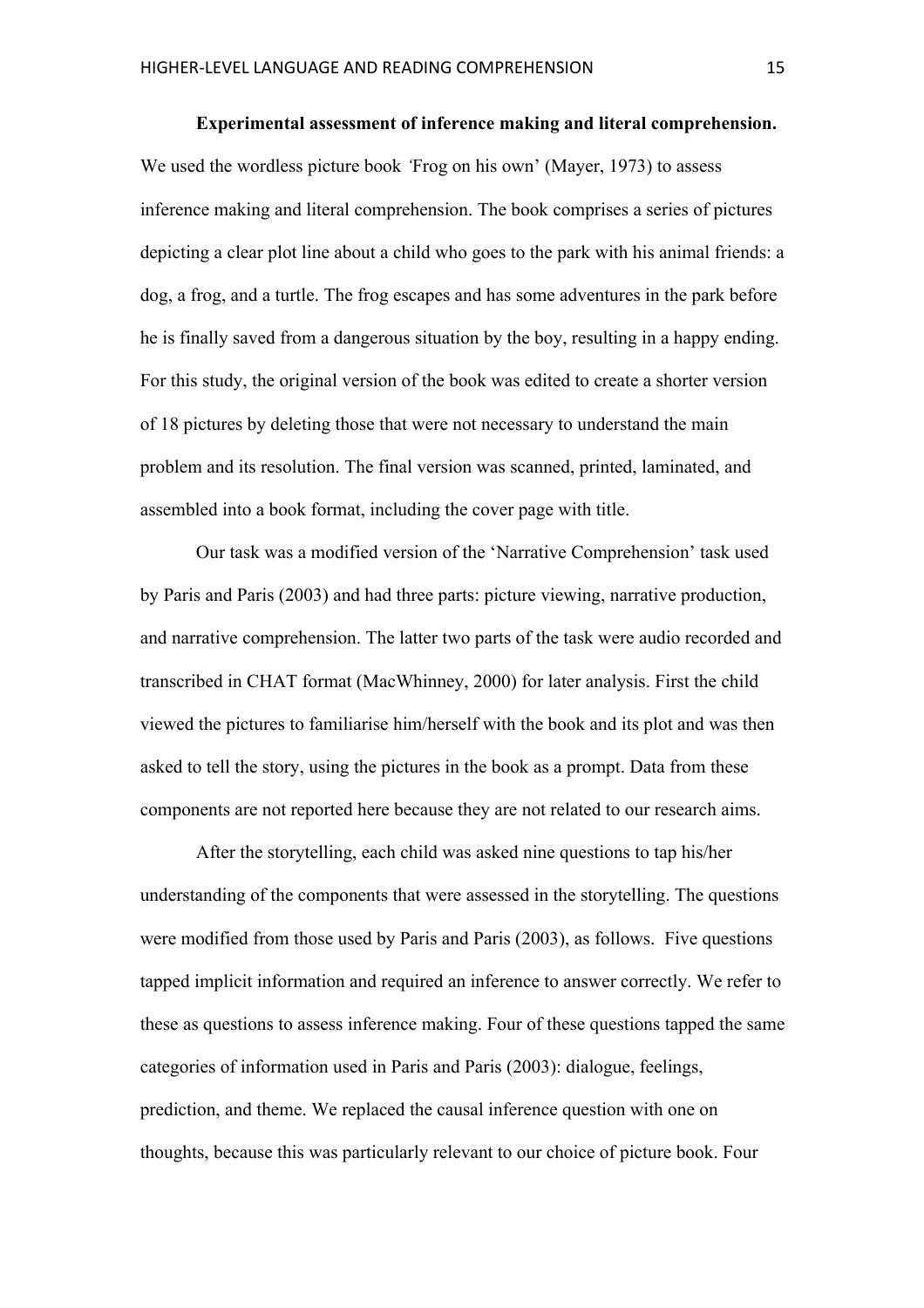(rather than the five used by Paris and Paris, 2003) questions tapped explicit information: characters, setting, problem identification, and resolution. We refer to these as questions to assess literal comprehension. We did not include a question about the initiating event because, during pilot work, it became evident that this question ('What happens at this point in the story? Why is this an important part of the story?') resulted in poor engagement with the rest of the task, because children were unclear how to answer it.

The questions were asked in a fixed order to follow the story line and each was scored on a 0 to 2 point scale in line with previous research using this paradigm (Paris & Paris, 2003; Petersen, Gillam, & Gillam, 2008). One point was awarded for the identification of a particular element in the story (e.g. feelings) and an additional point for the elaboration of this element (e.g. the cause of the observed feeling). The questions and response scoring are provided in Appendix A. Two independent coders scored 20% of the responses. Inter-rater agreement each question was good, all Cohen's kappa over .72. All discrepancies were resolved through discussion. Two summed scores were produced: one for the five inference making questions (maximum score  $= 10$ ) and one for the four literal comprehension questions (maximum score  $= 8$ ).

**Standardised measure reading comprehension.** One year after the initial assessments children were revisited in their schools and completed an assessment of reading comprehension: the Neale Analysis of Reading Ability - II (Neale, 1997). This is an individually administered test standardized to provide reading-age equivalent scores from 5 to 13 years. Children read texts increasing in length and after each text, a set of questions to tap memory for literal details and inferable information is asked. Word reading errors are corrected up to a prescribed limit: testing is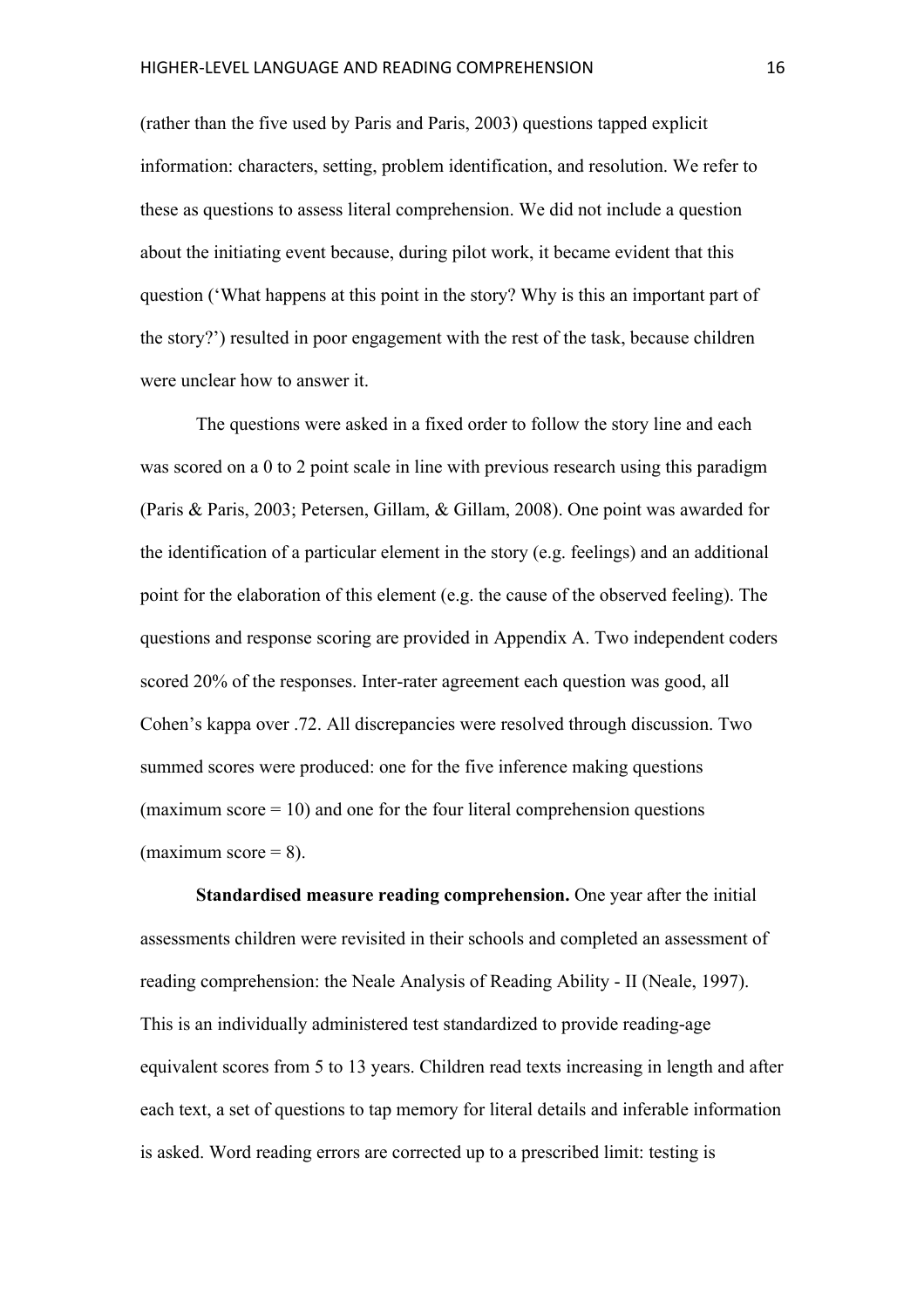discontinued when this is reached. The reading comprehension score is based on the number of comprehension questions answered correctly. Children completed Form 1 for which reading comprehension reliability is .91 for this age range.

## **Procedure**

At Time One, each child was assessed in three separate sessions, each lasting no longer than 15 minutes. In the first, receptive vocabulary and verbal short-term memory were assessed. In the second, the narrative task was administered. In the final session, general cognitive ability and knowledge of grammar were tested. At Time Two, the reading comprehension task was administered to children individually in a session lasting no longer than 20 minutes.

## **Results**

The results are presented in three sections. First, we describe the descriptive statistics and the interrelations between our variables; second we present the analyses relating to the first set of aims concerning the prediction of inference making and literal comprehension; finally, we present the analyses relating to our second aim to determine the unique contributions of our measures to the prediction of reading comprehension one year later. Some children did not complete every task at each time point because consent forms were not returned, or because they moved away from the area. The data presented here include only those children for whom full data are available: Time 1,  $N = 82$ ; Time 2,  $N = 69$ . No significant differences in ability scores were found between children continuing at Time 2 and those who did not participate in the second part of the study (all  $ps > .05$ ). In addition, the pattern of differences between Time 1 and Time 2 scores was the same when using the full sample at Time 1 or the reduced sample (test of correlations revealed no significant differences in strength of associations for the two samples).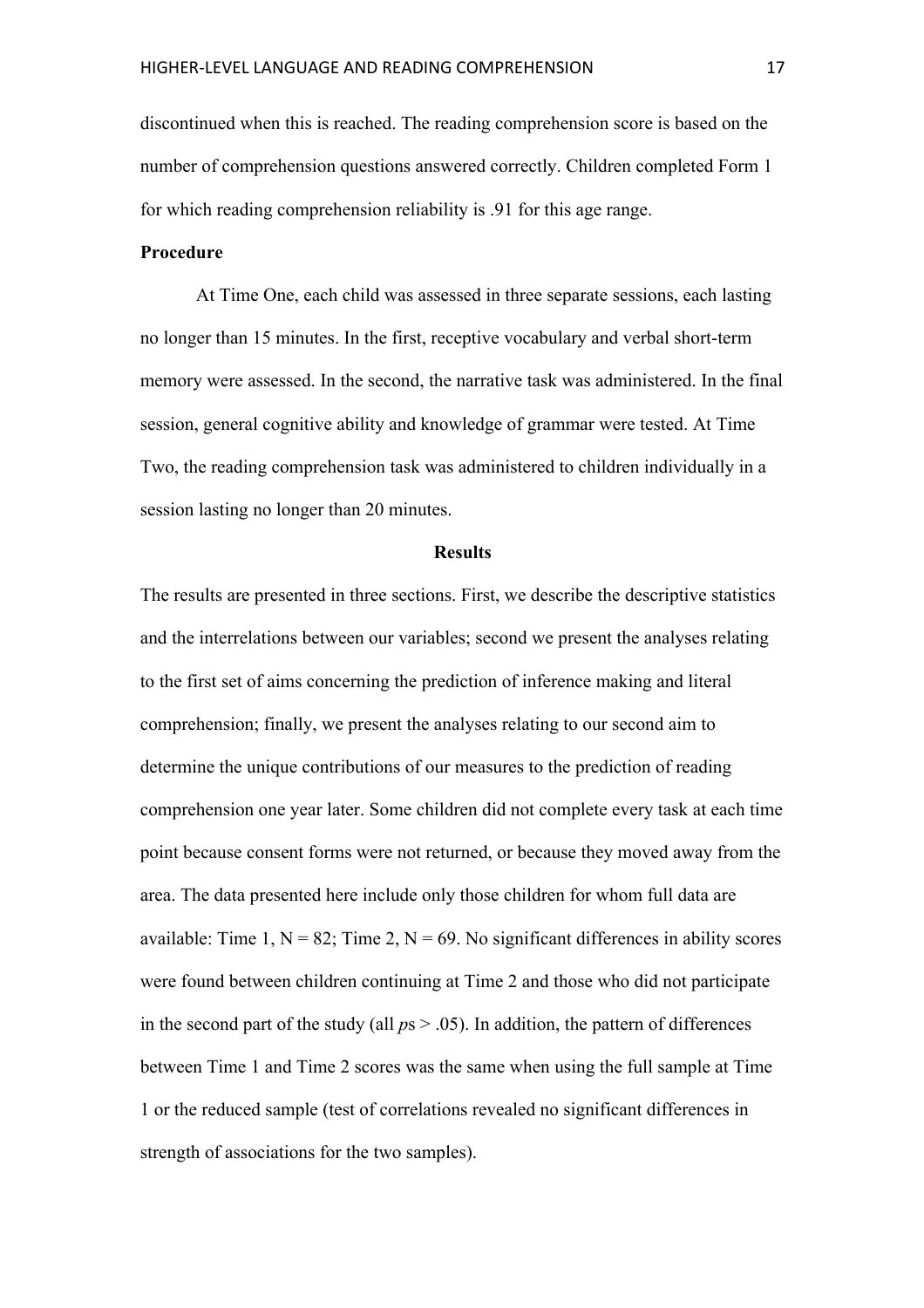## **Descriptive Statistics and Interrelations between Variables**

The means, standard deviations, and range of scores for general ability, verbal short-term memory, and vocabulary, grammar, inference making and literal comprehension at Time 1, and reading comprehension at Time 2, are shown in Table 1. The scores indicate that general cognitive ability and receptive vocabulary were all within the normal range at each time point. In contrast, children obtained low scores on the assessment of knowledge of grammar. Examination of the data distributions for the Time 1 measures revealed that skewness and kurtosis were all within acceptable limits (all below 1.10) and that none of the measures suffered from floor or ceiling effects. Examination of the reading comprehension scores as Time Two indicated two clear outliers. These datapoints were treated in the manner recommended by Tabachnik and Fiddell (2007) whereby outlier data points are changed to the next highest/lowest (non-outlier) number. After this treatment, the skewness and kurtosis were within acceptable limits (all below 1.00). All analyses were conducted using the raw data.

### INSERT TABLE ONE AROUND HERE

The concurrent correlations are shown in Table 2, and also the correlations between the Time 1 measures of Time 2 reading ability. As expected, chronological age was significantly correlated to all measures, in particular the correlations with nonverbal IQ, grammar, and inference were moderate, and the correlation with vocabulary was large. The language measures were significantly correlated with each other. Of note, the correlation between vocabulary and inference was large, but the correlation between grammar and inference was small. Further, inference and literal comprehension shared only a moderate correlation. Verbal short-term memory was significantly and moderately correlated with vocabulary and inference making, but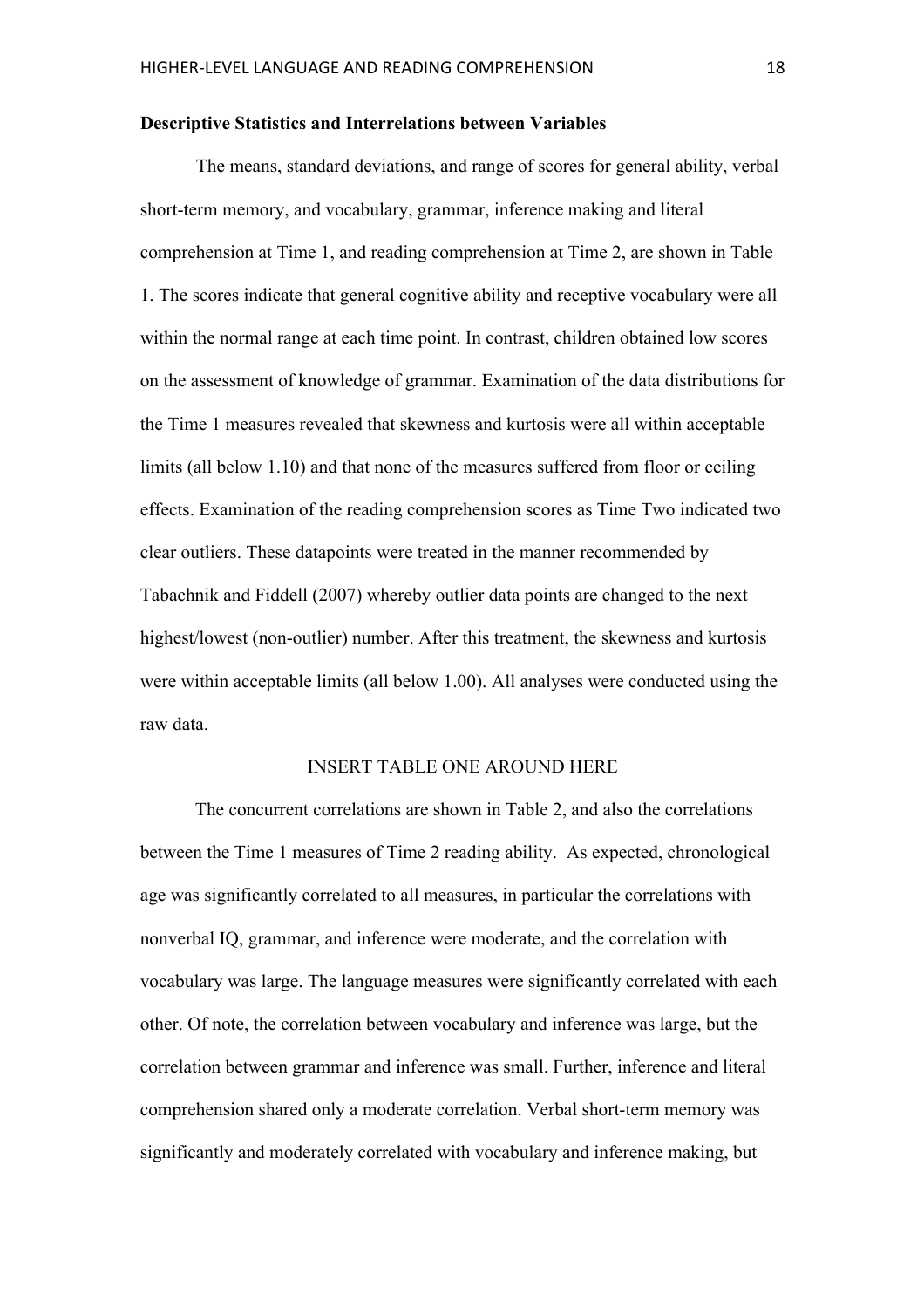not the other language measures. All Time 1 measures, except memory, were correlated with reading comprehension one year later and the strengths of the relationships were typically moderate to large.

## INSERT TABLE TWO AROUND HERE

## **Do Vocabulary, Grammar and Verbal Short-term Memory Uniquely Predict Inference Making and Literal Comprehension?**

The central aim of this set of analyses was to determine the extent to which a discourse-level skill, comprehension of narrative, is underpinned by lower-level language skills and verbal short-term memory. Two sets of fixed-order hierarchical multiple regression analyses were performed. In one set, inference making was the criterion; in the other, literal comprehension was the criterion. In each analysis, age and nonverbal IQ were entered in the first step as control variables. The variables that might contribute to performance on inference making and literal comprehension of narrative (vocabulary, grammar, memory) were then entered in step 2 in separate analyses to determine if they each made a significant unique contribution to the prediction of each outcome.

## INSERT TABLE THREE AROUND HERE

After controlling for age and general cognitive ability, only vocabulary predicted significant additional variance in both inference making  $(\Delta R^2 = .08, p < .05)$ and literal comprehension ( $\Delta R^2$  = .10, *p* < .01). These findings extend the work of Tompkins et al., (2013) and Lepola et al (2012) demonstrating that vocabulary knowledge is important not only for inferential comprehension, but also for literal comprehension of narrative, after controlling for age and also nonverbal IQ.

## **What Predicts Later Reading Comprehension?**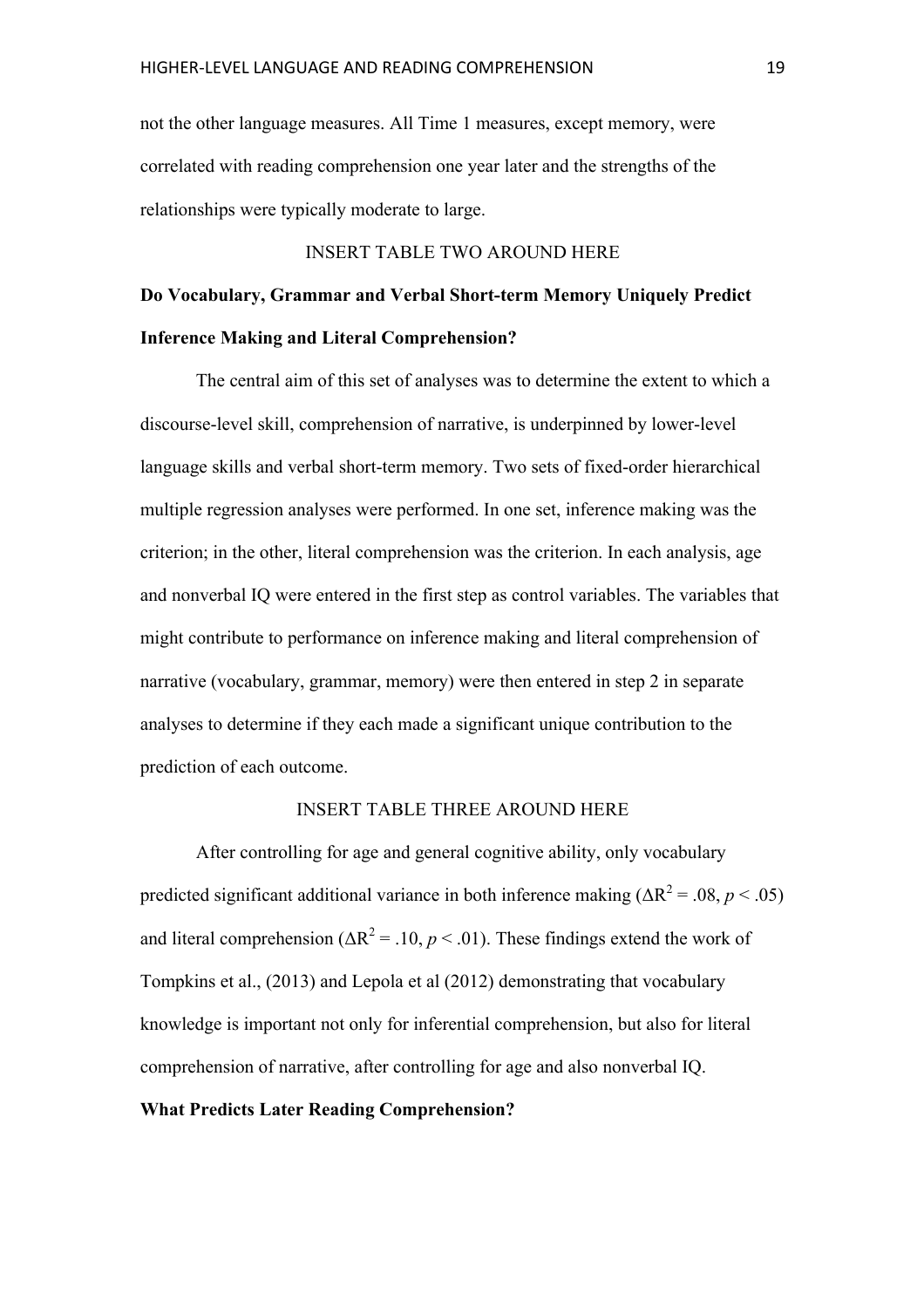The analyses reported in this section address our second aim: do either inference or literal comprehension predict unique variance in later reading comprehension over and above vocabulary, grammar and verbal short-term memory? To address this question we conducted a series of analyses. First, given our limited sample size for the number of potential predictors, we examined the contribution of each variable that was significantly correlated with reading comprehension (vocabulary, grammar, verbal short-term memory, inference, literal comprehension) after controlling for age and nonverbal IQ for the purpose of saving degrees of freedom in the final models. The results are shown in Table 4 and demonstrate that all of these measures with the exception of verbal short-term memory predicted unique variance in reading comprehension outcomes. In our final models, we therefore excluded only verbal short-term memory, which was not significantly correlated with reading comprehension.

To align our findings with our first set of analyses and to maintain a reasonable number of participants per predictor variable, we then determined the prediction of reading comprehension by inferential comprehension and literal comprehension separately, after controlling for age and nonverbal IQ in the first step, and then vocabulary and grammar entered in the second step. These analyses are reported in Table 5. As is clear, both inference and literal comprehension predicted unique variance in reading comprehension when entered last. Examination of the final standardised Beta coefficients showed that grammar, but not vocabulary, also made a significant contribution to the prediction of reading comprehension in each analysis.

We followed up these findings to determine if the relation between vocabulary and reading comprehension was mediated by the influence of vocabulary on either grammar and literal comprehension, or grammar and inference, in order to align with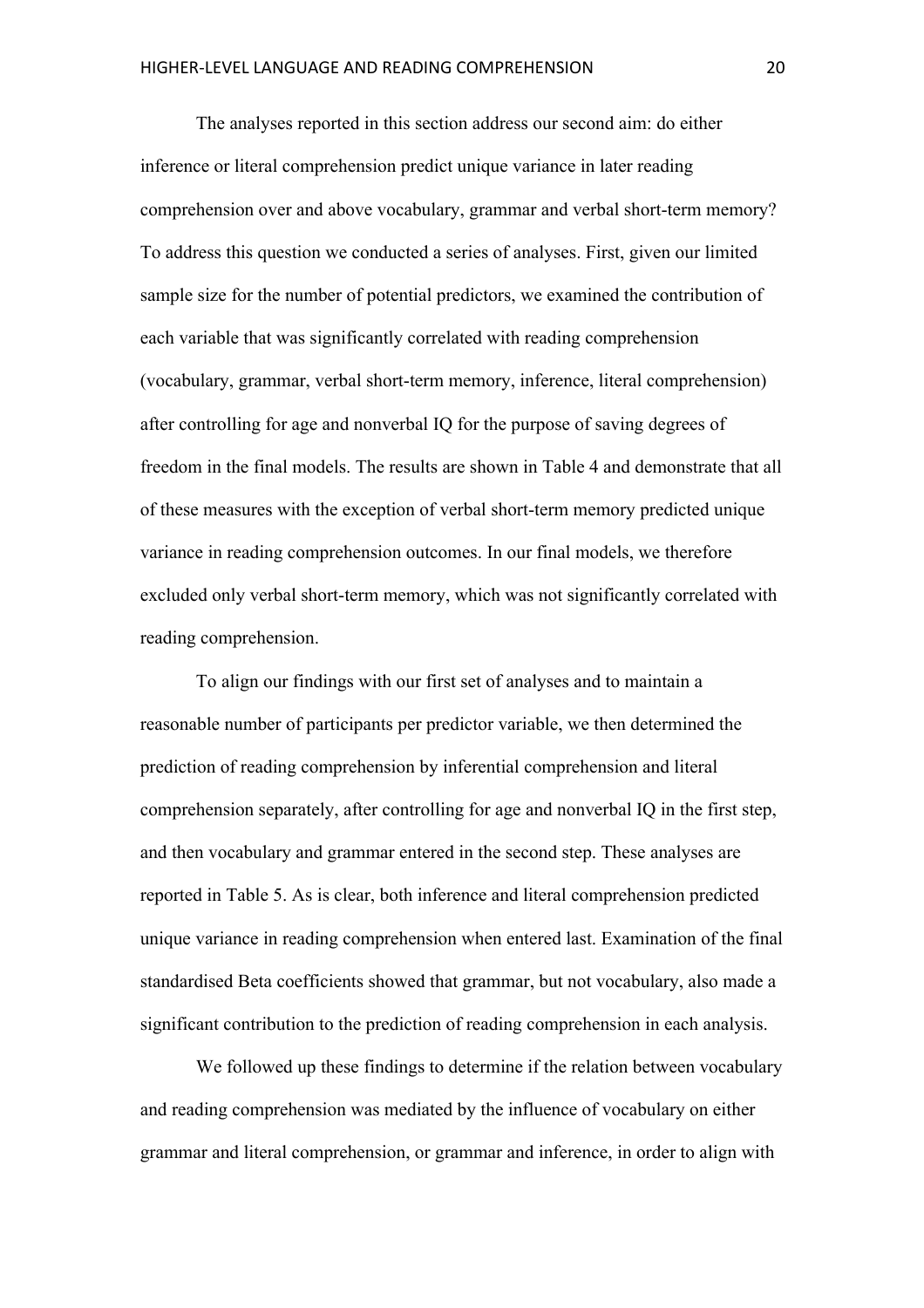the previously tested models. The new models are summarised in Figure 1. We followed the recommendations of Preacher and Hayes (Preacher & Hayes, 2008) and conducted bootstrapped tests for the indirect (mediated) effect, based on 1000 bootstrap samples. In these two analyses, the contributions made by age and nonverbal IQ were controlled. A point estimate for the indirect effect (of vocabulary via either grammar and literal comprehension or grammar and inference) was considered statistically significant if zero was not included in the 99% bias-corrected confidence intervals. In the analysis that included grammar and inference we found that inference was a significant mediator of the relationship between vocabulary and reading comprehension (PE= .064*,* BC 99 %CI of .006 to .183). The same was not true for grammar (PE= .037*,* BC 99 %CI of -.017 to .120). In the analysis that included grammar and literal comprehension we found the same pattern: literal comprehension was a significant mediator of the relationship between vocabulary and reading comprehension (PE= .100*,* BC 99 %CI of .023 to .231) but not grammar (PE= .031*,* BC 99 %CI of -.006 to .109).

## FIGURE ONE AROUND HERE

#### **Discussion**

The current study makes two new contributions to our understanding of early language and literacy development. First, vocabulary is shown to be a more critical factor in the prediction of 4- to 6-year-olds' inference skill than either grammar or short-term verbal memory. Second, knowledge of grammar, inference making and literal comprehension each exert independent influences on reading comprehension over time, whilst vocabulary does not when considered in conjunction with these variables. We discuss these key findings first and how they inform theoretical models of language and literacy development, and then consider the implications for practice.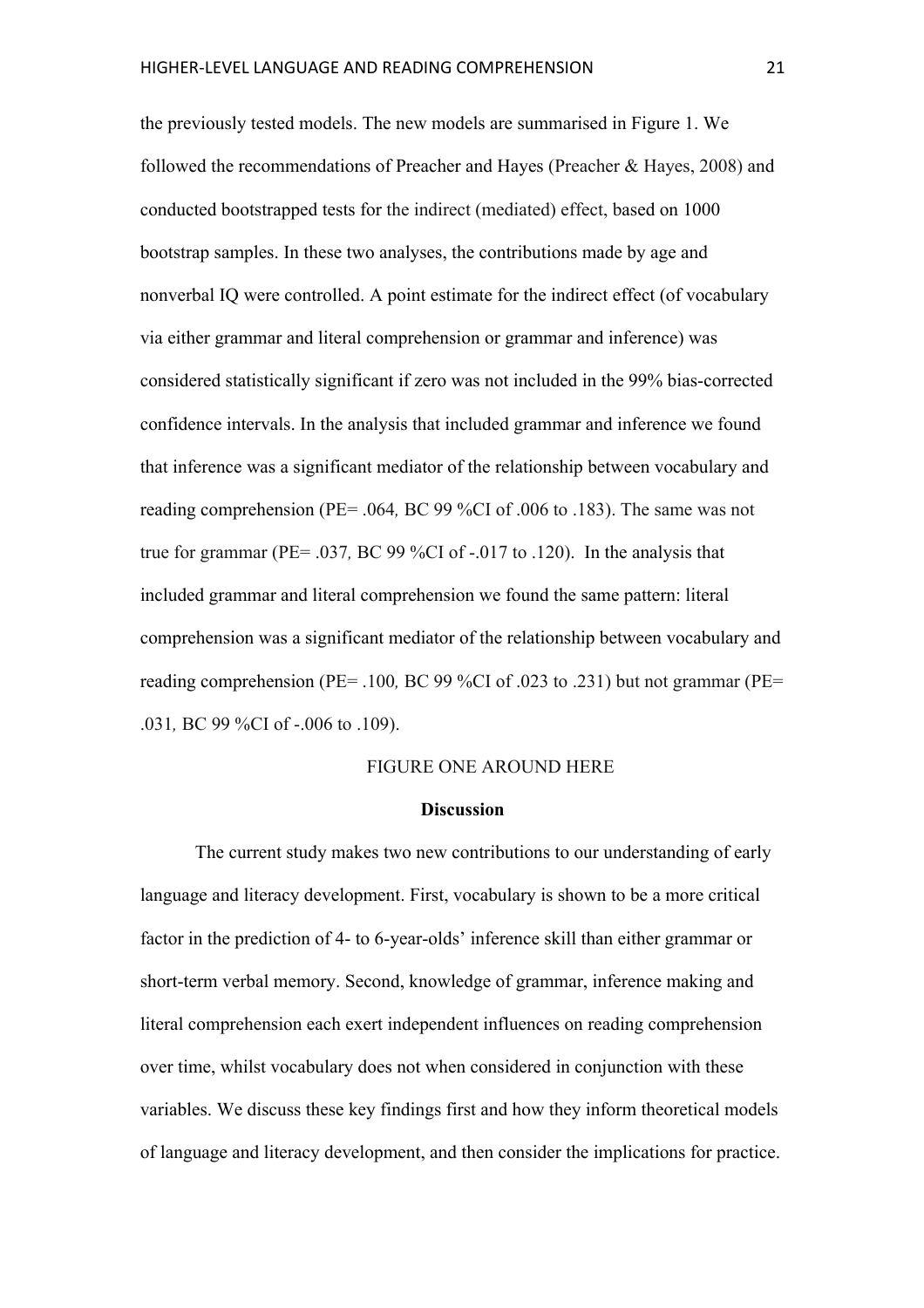#### **The relations between lower- and higher-level language skills in young children**

Inferences as well as understanding of explicitly stated information are fundamental to the construction of an adequate representation of a narrative and good story comprehension (Graesser et al., 1994). We found that during the earliest stages of literacy development, both were predicted by vocabulary and that grammar and verbal short-term memory did not explain additional unique variance. These findings identify a unique and critical role for vocabulary in early inference making and literal comprehension: after the variance accounted for by age and nonverbal ability, vocabulary was the sole predictor of variance in each.

We propose the following reasons for the relation between these two skills. First, a test of vocabulary indicates how well word meanings are established and knowledge is interconnected. To understand even explicitly stated information, the core vocabulary must be understood. Second, as a story unfolds an individual with richer vocabulary knowledge will activate a greater range of associated concepts and be better prepared to make inferences to support comprehension than someone with poorer knowledge (Elbro & Buch-Iverson, 2013; Perfetti, 2007; Perfetti & Stafura, 2014). Third, vocabulary and inference share a bi-directional relation: word knowledge supports inference making and, critically, inference from context is a driver of vocabulary learning from written and spoken texts (Cain, Oakhill, & Lemmon, 2004; Elley, 1989). For these reasons, there is a strong relation between vocabulary and inference, as demonstrated in our analyses of the prediction of inference.

When readers construct an accurate and coherent situation model they draw on their comprehension of explicit details in a text, in addition to inference making. Our study is unique by including questions to tap literal comprehension of the story and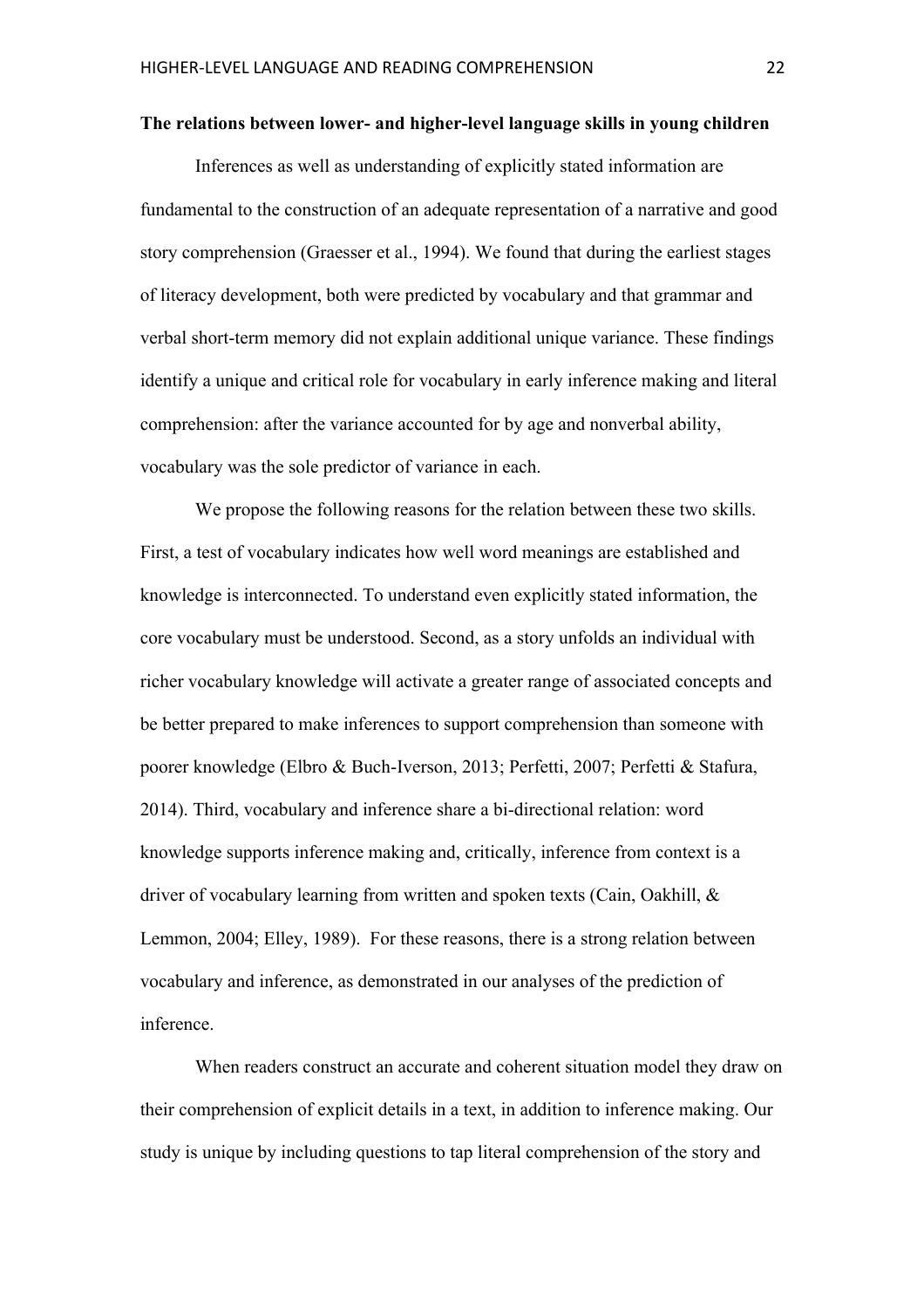exploring the factors that underpin this ability. As with inferences, vocabulary was found to be an independent predictor of literal comprehension, providing further evidence of the key role of vocabulary in early discourse comprehension. We note that inference, vocabulary, grammar and verbal short-term memory were all correlated, and that literal comprehension was also significantly related to grammar as well as vocabulary. We do not argue that grammar and verbal short-term memory (or verbal working memory) are not important in supporting the discourse-level skills that are involved in the construction of a situation model; rather that vocabulary may share a particularly strong relation with discourse-level skills for the reasons explained earlier. These findings demonstrate the specificity of early vocabulary on discourse comprehension in young children by demonstrating that vocabulary knowledge is important not only for inferential comprehension, but also for literal comprehension of narrative, after controlling for age and nonverbal IQ. In this way, these findings extend the work of Tompkins et al., (2013) and Lepola et al. (2012).

# **The Role of Lower- and Higher-Level Language Skills in the Prediction of Early Reading Comprehension**

An important advance in our understanding of the development of early reading skills is our finding that inference making and literal comprehension, both higher-level language skills, predicted reading comprehension one year later. Our pattern of data demonstrating that higher-level language skills explain unique variance in reading comprehension outcomes in beginner readers is in line with studies of reading comprehension outcomes in older age groups, which demonstrate that higherlevel language skills are important for skilled text comprehension as well as lowerlevel language comprehension skills such as vocabulary (Kendeou et al., 2009; Oakhill  $& Cain, 2012$ . Thus, together these studies strongly suggest that, across a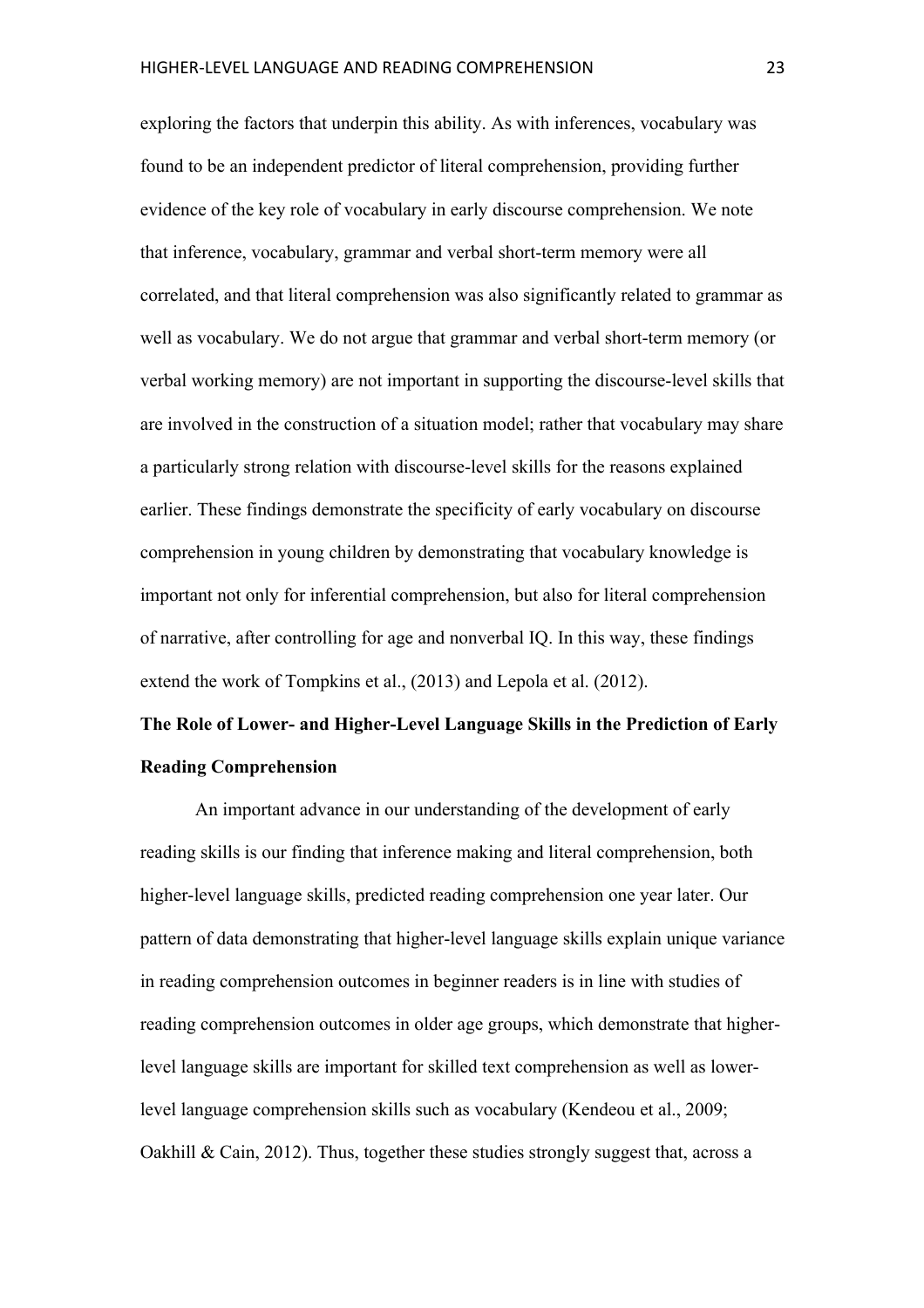wide age range, knowledge additional to vocabulary and grammar is required to comprehend and produce a story and to understand the structure and relations between story events, for example the ability to integrate the information, to make inferences between the events, and understand character's goals and motivations (van den Broek, 1997).

In addition to inference making and literal comprehension, we found that grammar made a unique contribution to later reading comprehension, which is in line with previous longitudinal research (Muter et al., 2004) albeit using a different measure. Clearly, grammar is important to understand individual sentences and, for that reason, it has perhaps been described as a lower-level or foundational skill (e.g. Lepola et al., 2012). Surprisingly, we did not find a unique role of grammar in the prediction of literal or inferential comprehension, over and above vocabulary. One possibility is that the different response formats of the grammar and discourse comprehension measures – picture selection vs response to open-ended questions – was the reason for this lack of relation. However, the vocabulary assessment also required picture selection and vocabulary was related uniquely to literal comprehension and inference making, so this does not appear to be an adequate explanation. The relation of grammar to different discourse skills may depend on the content of the assessment, which is suggested by the mixed findings on its relation to reading comprehension (e.g., compare Muter et al., 2004 and Oakhill & Cain, 2012). Knowledge of grammar includes linguistic markers that mark the coherence relations between events, such as causal and temporal connectives (Cain & Nash, 2011; Sanders & Maat, 2006), which aid the integration of information between clauses and sentences. For this reason, we propose that future work on discourse comprehension should include measures of grammar that tap these specific markers of meaning to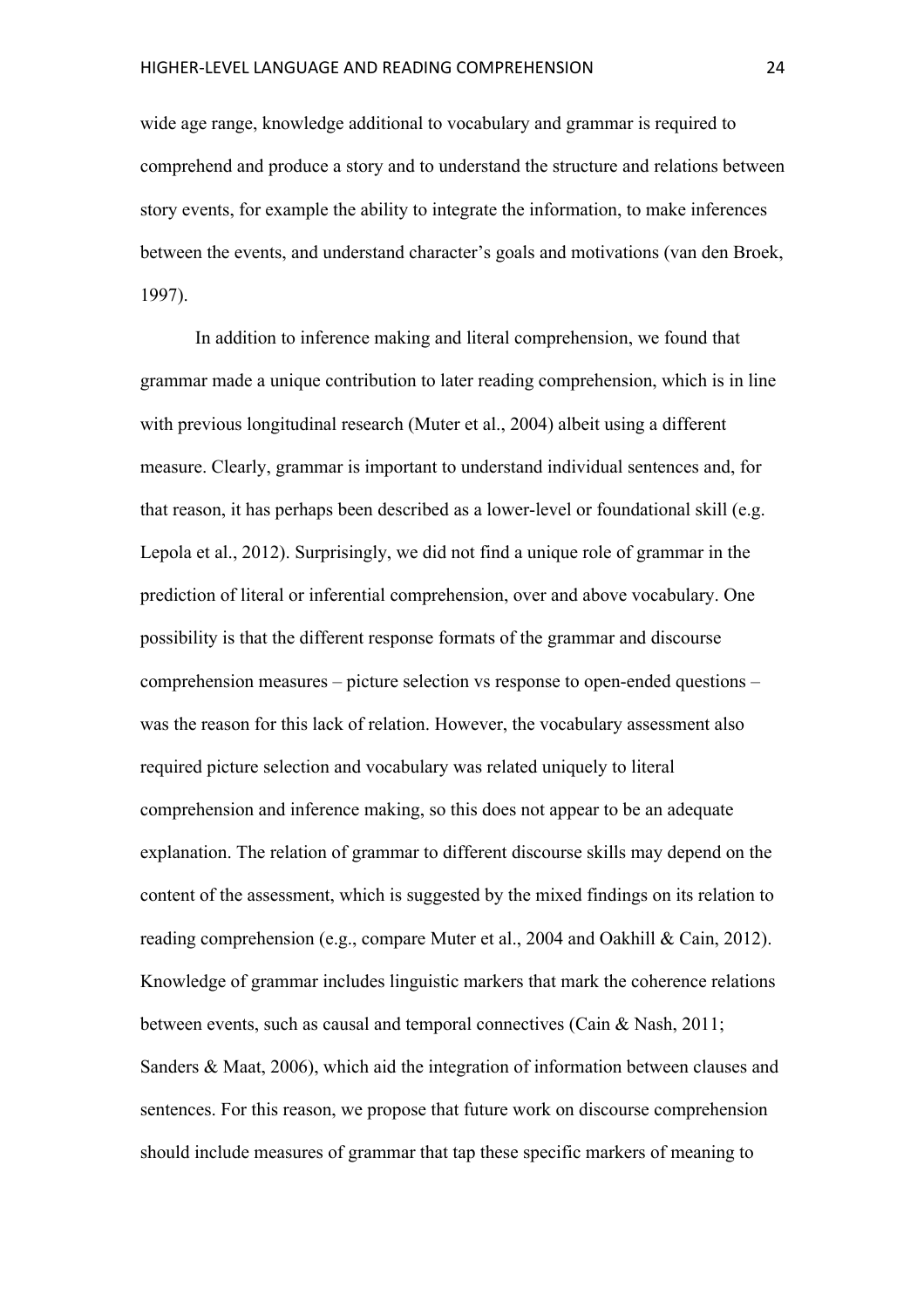understand better the specific role of grammar in young readers' construction of situation models from connected prose.

One finding that was unexpected given previous research (Muter et al., 2004) was that vocabulary did not independently predict subsequent reading comprehension when in competition with grammar, inference making, and/or literal comprehension. However, our findings are in line with other empirical work that shows that higherlevel language skills are important to an individual's language proficiency and may make an additional and unique contribution to reading and listening comprehension outcomes (Kendeou, Savage, et al., 2009). For example, vocabulary has been found to be related to narrative measures for 4-year-olds but not 6-year-olds (Lynch et al., 2008). Indeed, such findings are consonant with the analysis reported by National Early Literacy Panel (NELP, 2008), which found that the best prediction of early reading comprehension is evident when vocabulary, grammar, and discourse-level measures are all included as predictors, and that measures of receptive vocabulary, such as the one used in the current study, were amongst the weakest predictors (Hogan, Cain, & Bridges, 2012).

Why then was vocabulary a significant predictor of concurrent inference making and literal comprehension but not later reading comprehension, given the strong theoretical and empirical relation between narrative comprehension and reading comprehension? We think that there are three possible reasons for this finding. First, the initial stories on the reading comprehension measure used for this age group contain very easy vocabulary. Thus, children may well have had sufficient knowledge of all of the key words. In such circumstances, the skills that contribute to the integration of ideas in a text tapped by our measures of grammar and inference will have greater predictive power, as we found here. Vocabulary may be a more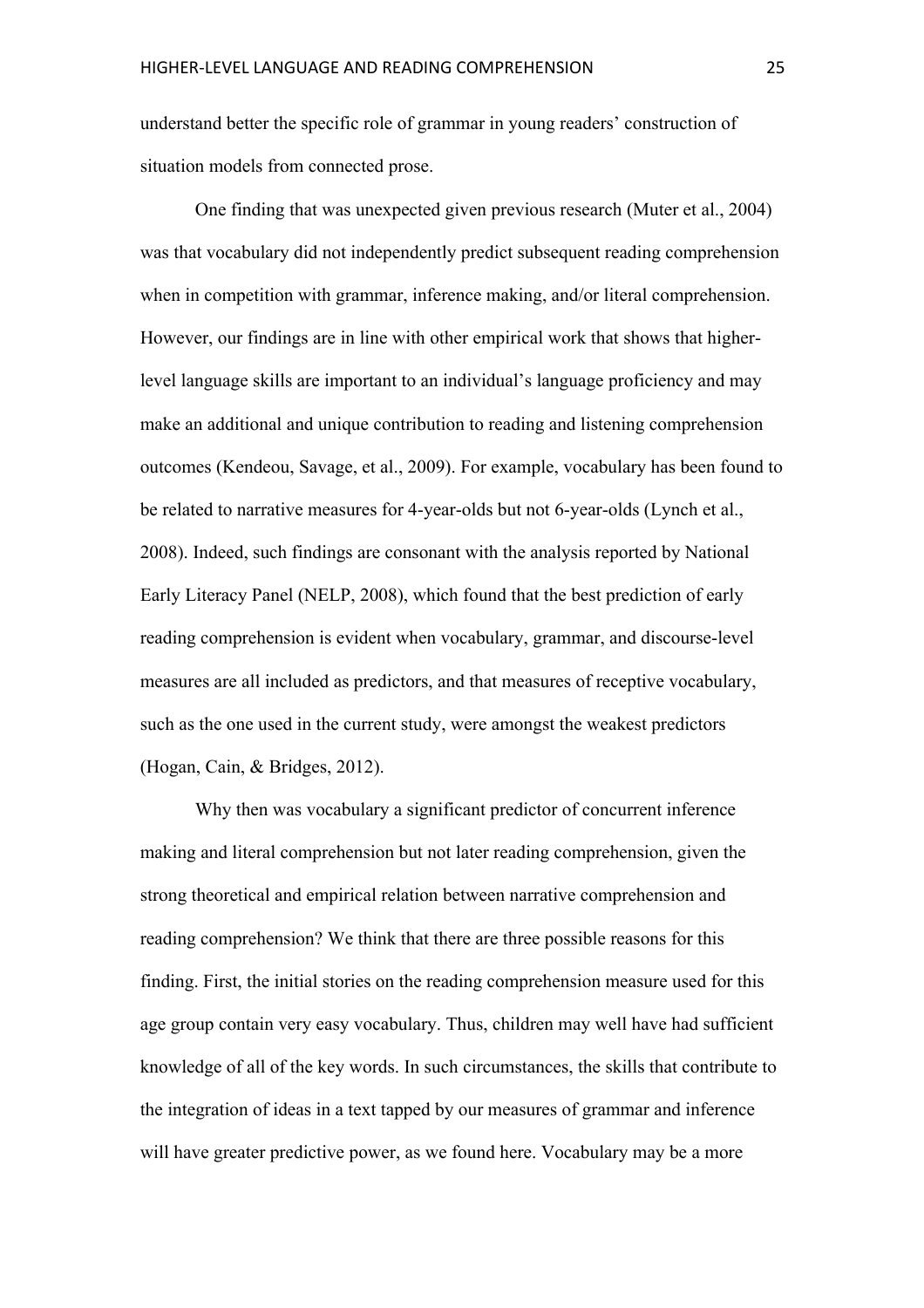powerful predictor of reading comprehension for stories that contain less frequent critical words. Second, research on the assessment of reading has shown that oral language skills (such as receptive vocabulary and grammar) differ in the strength of their association with individual reading comprehension assessments (Cutting  $\&$ Scarborough, 2006). Although other research has shown that the assessment of reading comprehension used here is predicted longitudinally by vocabulary and grammar (Muter et al., 2004; Nation, Cocksey, Taylor, & Bishop, 2010), it remains a possibility that our findings are (in part) due to our use of a single specific measure of reading comprehension and that different relations would be found if an alternative assessment had been used.

Third, vocabulary was related to reading comprehension indirectly through its relation with both inference making and literal comprehension. This finding leads to two critical conclusions. The first is that vocabulary clearly does enable higher-level skills, as proposed by Hulme and Snowling (2011) amongst others. However, our mediation analyses show that inference and literal comprehension are not fully determined by a lower-level skill such as vocabulary and make a unique contribution to reading comprehension.

A surprising but important finding was that verbal short-term memory was not a particularly strong predictor of performance on our measures of narrative comprehension or grammar, nor of later reading comprehension. We note that this was not due to task sensitivity: there was no evidence of floor or ceiling effects. Research with older children finds a stronger relation between verbal short-term memory tasks and reading comprehension when the materials used in the memory task have semantic content, rather than the number stimuli used in our task (Nation et al., 1999). This finding is supported by a study of 5- to 10-year-olds, which found that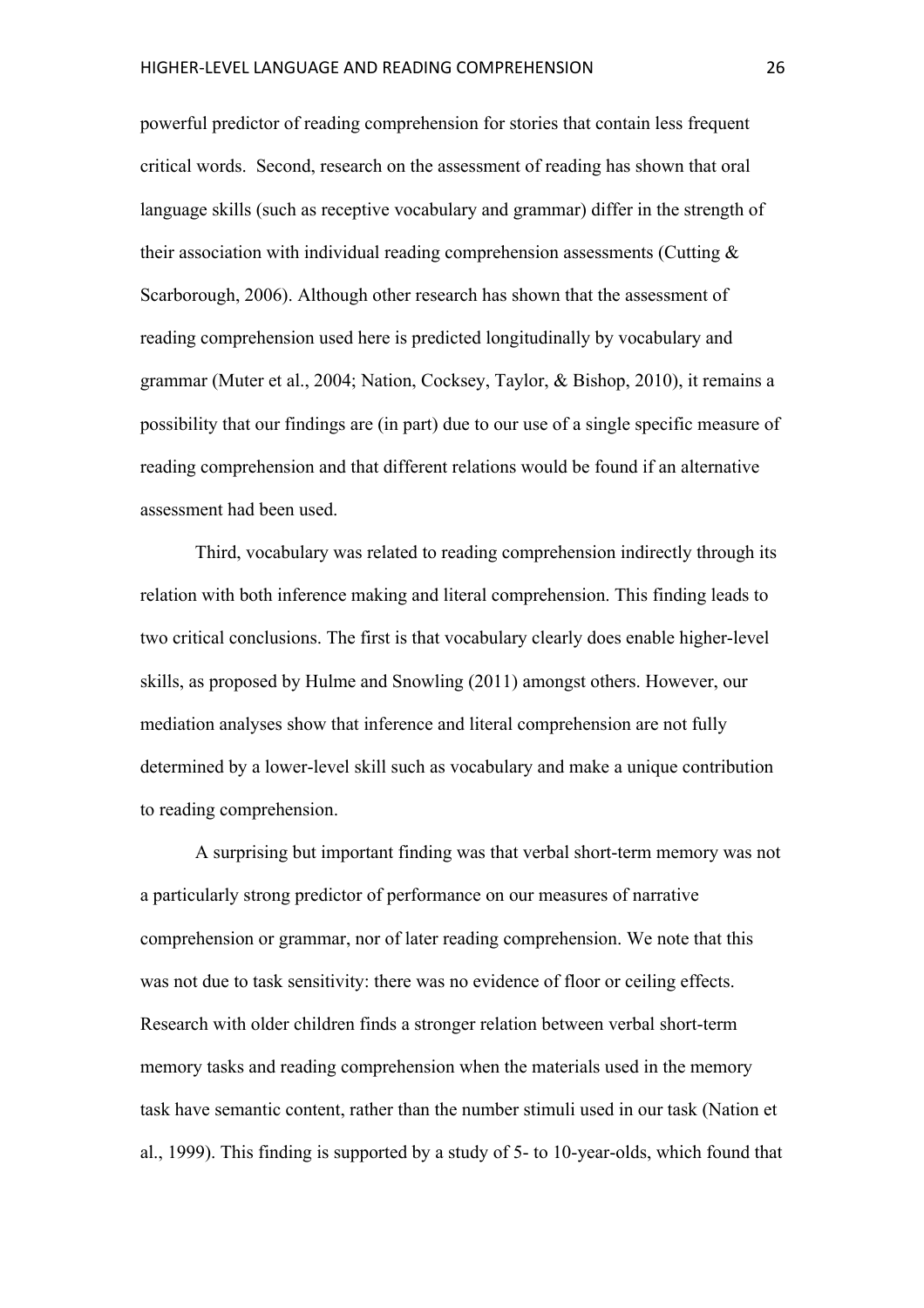the effects of verbal short-term and working memory on young children's inference making were largely mediated by vocabulary (Chrysochoou et al., 2011).

An additional implication of our findings is how they speak to the theoretical construct of language and the skills that contribute to reading comprehension. Our early language measures all included pictures of the stimuli and, therefore, drew on the storage and processing of pictorial information. Despite this similarity in format, we found that our measures of vocabulary, grammar, and discourse comprehension were only moderately correlated concurrently, which suggests that these do tap different levels of language knowledge and processing. Moreover, our analyses reveal the importance of discourse-level skills to the prediction of reading comprehension, a pattern that accords with research with young readers (Oakhill & Cain, 2012; Vellutino et al., 2007). Our study demonstrates even in the early phases of reading development, higher-level language skills make a unique contribution to the determination of reading comprehension, in addition to the contribution made by lower-level skills (see also Florit et al., 2011, who found a similar pattern for the concurrent prediction of listening comprehension).

As our discussion makes clear there are several limitations to this study. There is a clear need to replicate this study with a larger sample size and multiple measures of each construct to test more robustly the relations between young children's lowerand higher-level language skills and their reading comprehension. Such work could usefully contrast measures of verbal memory that differently tap semantic processes (e.g., digit vs word span) to confirm our explanation for the absence of strong memory effects in this study. In addition, the use of verbal memory measures that tap both storage and processing should be included should they prove sensitive to variability in this age group, as has been suggested by recent research (Florit et al.,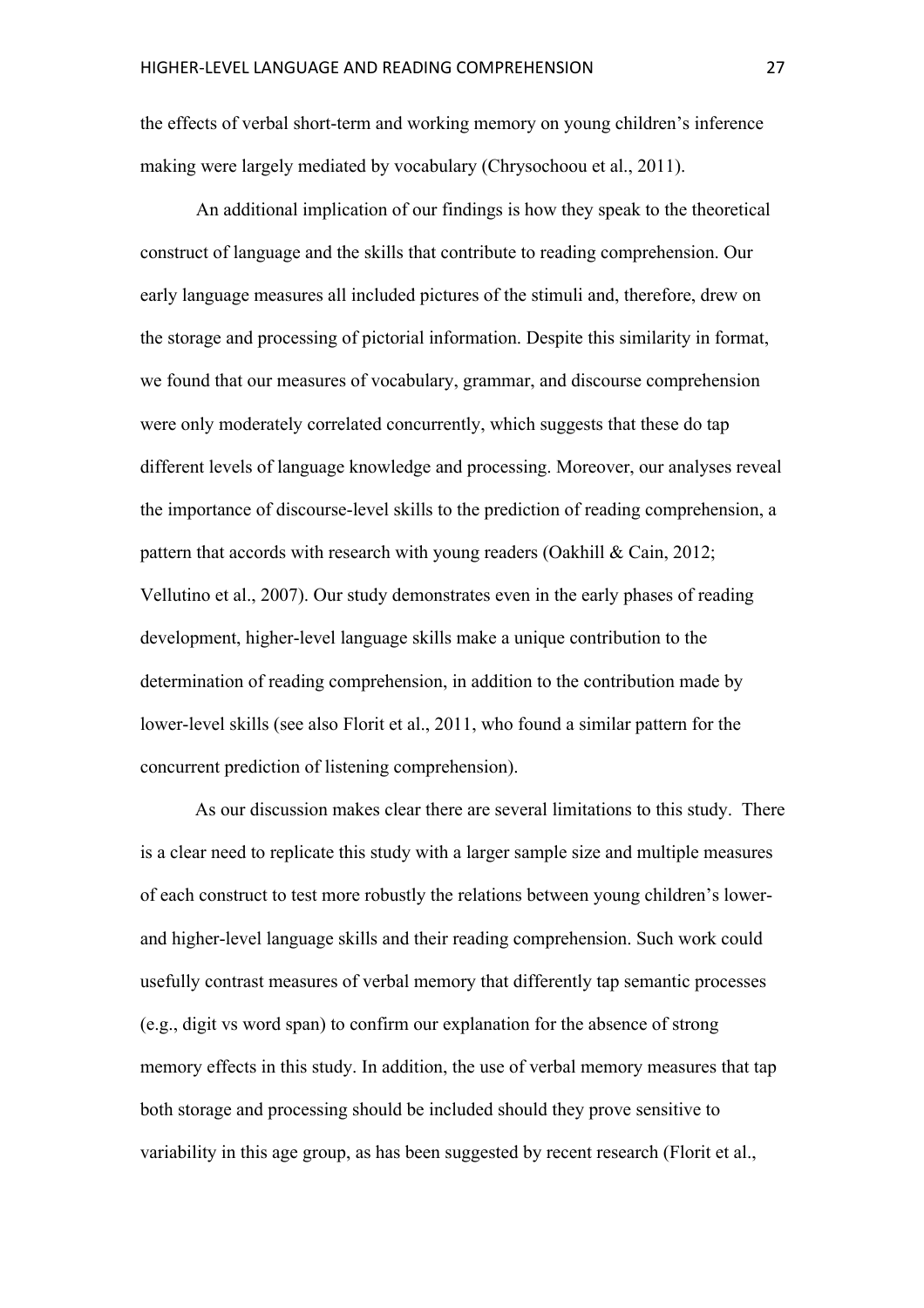2013). Another limitation is that we were not able to examine if different skills predicted word reading and reading comprehension outcomes, as proposed in the simple view of reading (Gough, Hoover, & Peterson, 1996). Kendeou and colleagues have demonstrated that different skill sets underpin performance on word reading and reading comprehension tasks (Kendeou, van den Broek, et al., 2009; Tilstra, McMaster, van den Broek, Kendeou, & Rapp, 2009) and precursors to those skills (Kendeou, Savage, et al., 2009). Our study supports this viewpoint that language comprehension skills, including narrative comprehension, are important to reading comprehension. However, our findings are limited in how they support the simple view of reading because we did not include measures of the precursors of word reading.

In addition to the theoretical contributions outlined above, our evidence for the importance of higher-level language skills for comprehension suggests several practical implications. First, we need to assess language beyond the comprehension of single words to capture critical predictors of discourse-level comprehension. Second, our work supports the call for a stronger focus on higher-level skills such as inference in the preschool and elementary classroom (Hogan et al., 2011; Rapp, van den Broek, McMaster, Panayiota, & Espin, 2007). We do not propose that this should be at the neglect of teaching vocabulary and grammatical skills, because words and sentences are clearly the building blocks of narrative. Indeed, our study points to the importance of early vocabulary to support inference and early grammatical knowledge to aid the integration essential to constructing coherent representations of text. However, our findings strongly suggest that a broad range of language skills need to be included in the early literacy curriculum.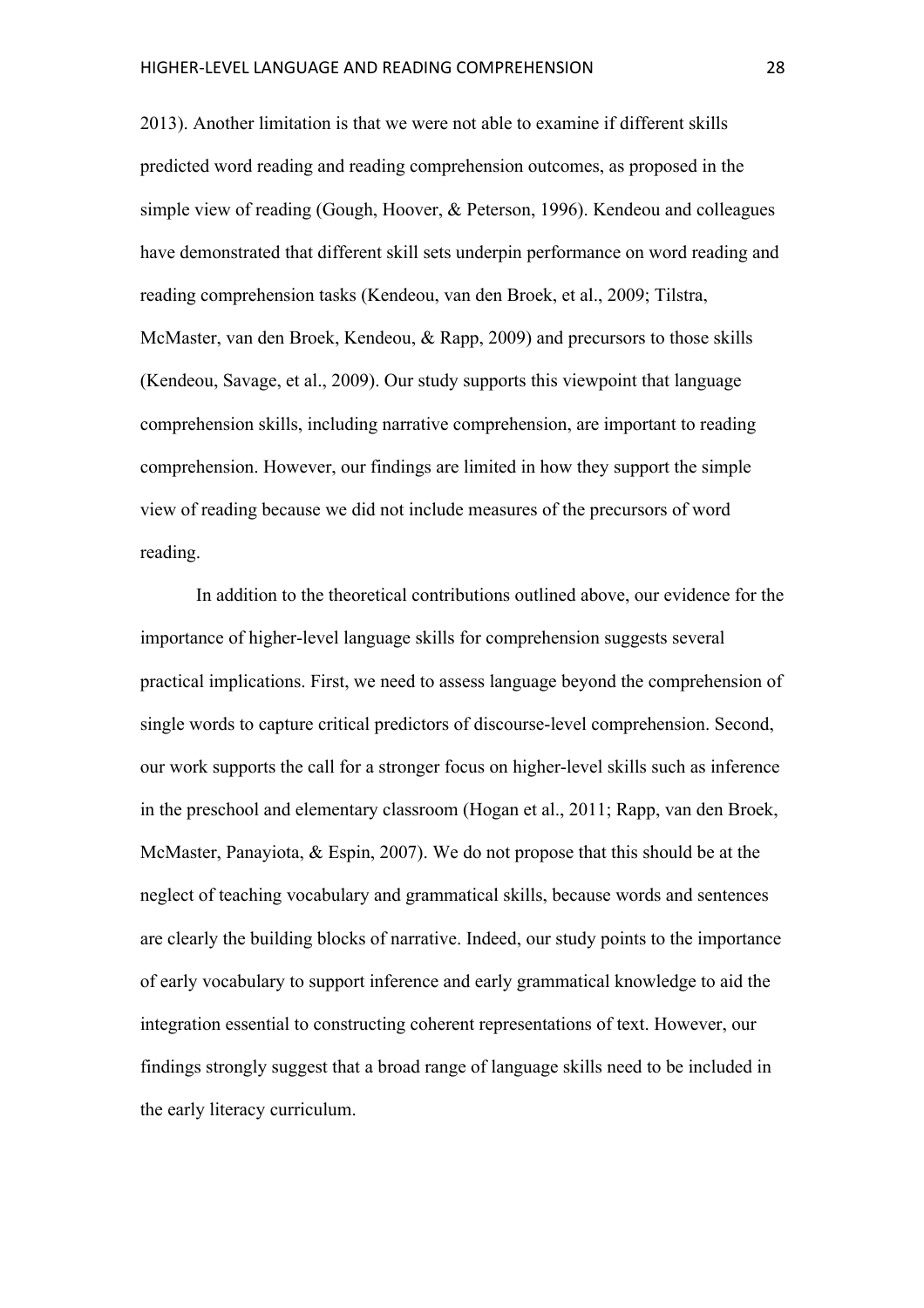In summary, it is important to understand what underpins the development of a child's ability to construct coherent and integrated sequences of events in a story because of the relation between early narrative skills and later reading comprehension. Our findings suggest that a variety of language skills are important in this process: vocabulary plays a crucial role in early inference making and literal comprehension and, critically, inferential skills are important from the outset of reading comprehension development.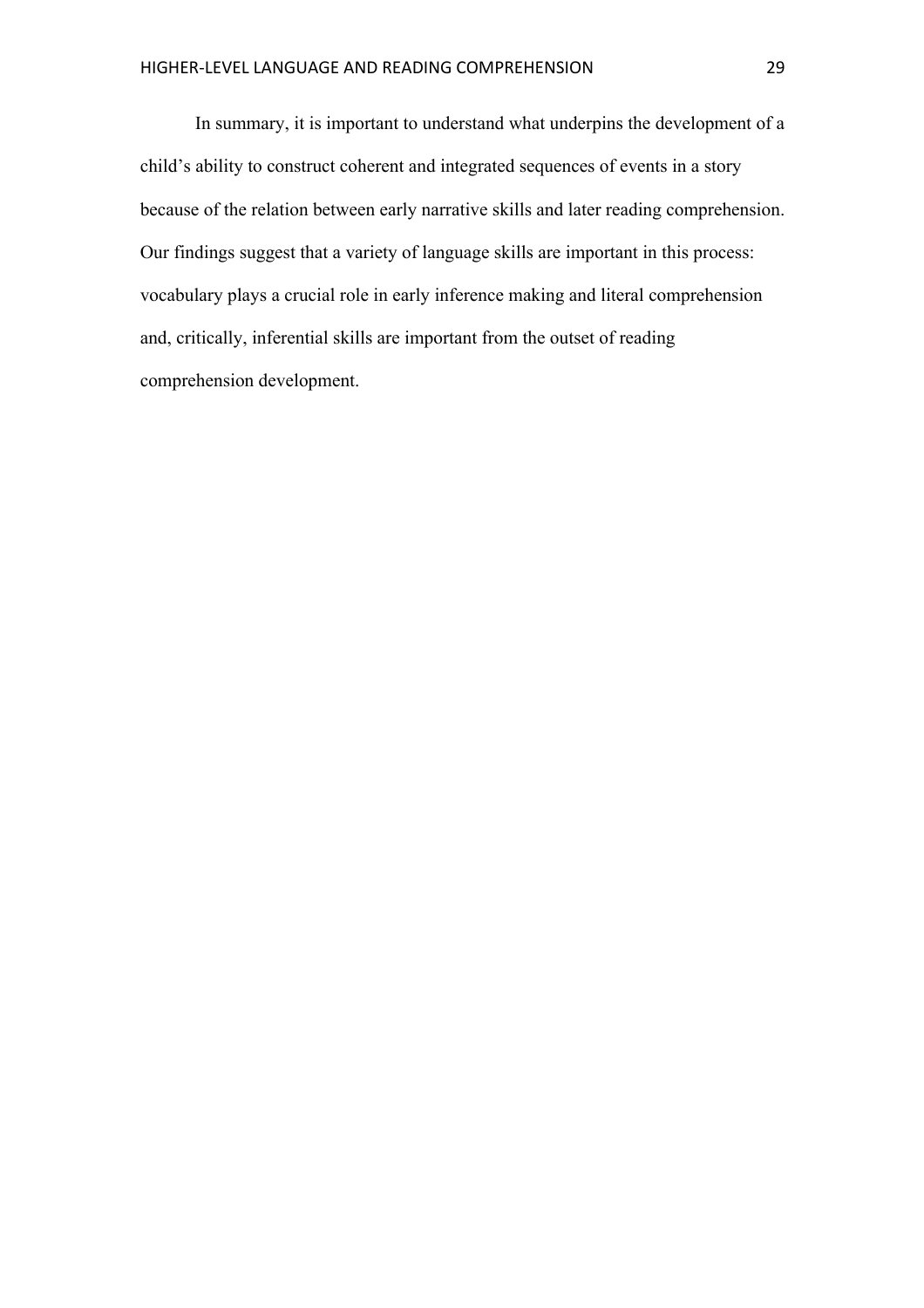#### **References**

Adams, A. M., Bourke, L., & Willis, C. (1999). Working memory and spoken language comprehension in young children. *International Journal of Psychology, 34*, 364-373.

Adams, C., Clarke, E., & Haynes, R. (2009). Inference and sentence comprehension in children with specific or pragmatic language impairments. *International Joural of Language and Communication Disorders, 44*, 301-318. doi: 10.1080/13682820802051788

Alloway, T. P., Gathercole, S. E., Willis, C., & Adams, A. M. (2004). A structural analysis of working memory and related cognitive skills in young children. *Journal of Experimental Child Psychology, 87*, 85-106.

Bishop, D. V. M. (2003). *Test for Reception of Grammar - 2*: Harcourt Assessment.

- Cain, K. (2007). Syntactic awareness and reading ability: is there any evidence for a special relationship? . *Applied Psycholinguistics, 28*, 679-694.
- Cain, K., & Nash, H. (2011). The influence of connectives on young readers' processing and comprehension of text. *Journal of Educational Psychology, 103*, 429-441.
- Cain, K., & Oakhill, J. (in press). Reading comprehension and vocabulary: Is vocabulary more important for some aspects of comprehension? *L'Année psychologique*.
- Cain, K., Oakhill, J., & Lemmon, K. (2004). Individual differences in the inference of word meanings from context: the influence of reading comprehension, vocabulary knowledge, and memory capacity. *Journal of Educational Psychology, 96*, 671-681. doi: 10.1037/0022-0663.96.4.671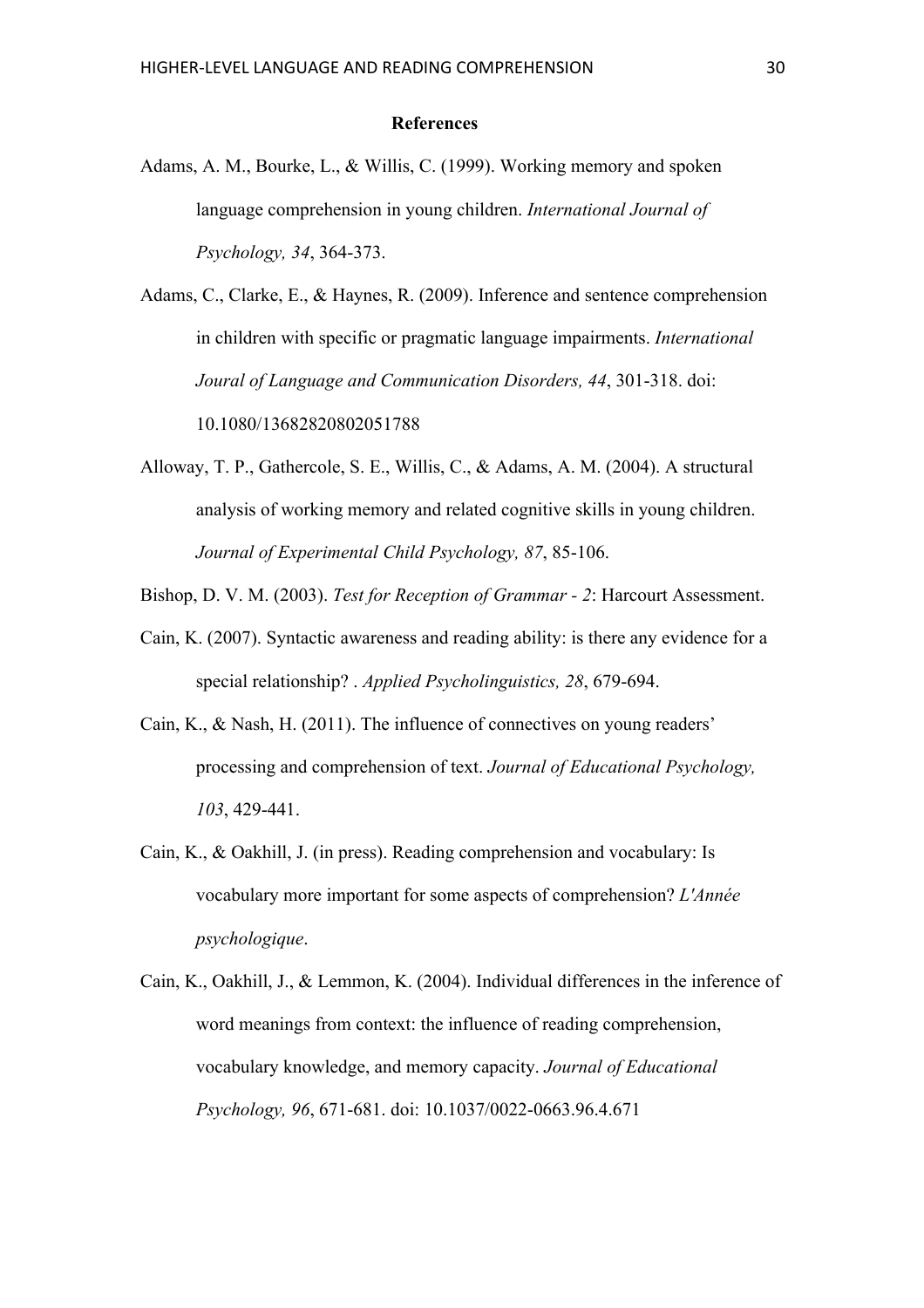- Cain, K., & Oakhill, J. V. (1999). Inference making and its relation to comprehension failure. *Reading and Writing. An Interdisciplinary Journal, 11*, 489-503. doi: 10.1023/A:1008084120205
- Cain, K., Oakhill, J. V., Barnes, M. A., & Bryant, P. E. (2001). Comprehension skill, inference making ability and their relation to knowledge. *Memory and Cognition, 29*, 850-859.
- Cain, K., Oakhill, J. V., & Bryant, P. E. (2004). Children's reading comprehension ability: Concurrent prediction by working memory, verbal ability, and component skills. *Journal of Educational Psychology, 96*, 671-681.
- Calvo, M. G. (2005). Relative contribution of vocabulary knowledge and working memory span to elaborative inferences in reading. *Learning and Individual Differences, 15*, 53-65.
- Carretti, B., Borella, E., Cornoldi, C., & de Beni, R. (2009). Role of working memory in explaining the performance of individuals with specific reading comprehension difficulties: A meta-analysis. *Learning and individual differences, 19*, 246-251.
- Catts, H. W., Adlof, S. M., & Weismer, S. E. (2006). Language deficits in poor comprehenders: A case for the simple view of reading. *Journal of Speech, Language, and Hearing Research, 49*, 278-293. doi: 10.1044/1092- 4388(2006/023)
- Chrysochoou, E., Bablekou, Z., & Tsigilis, N. (2011). Working memory contributions to reading comprehension components in middle childhood children. *American Journal of Psychology, 124*, 275-289.
- Cutting, L. E., & Scarborough, H. S. (2006). Prediction of reading comprehension: Relative contributions of word recognition, language proficiency, and other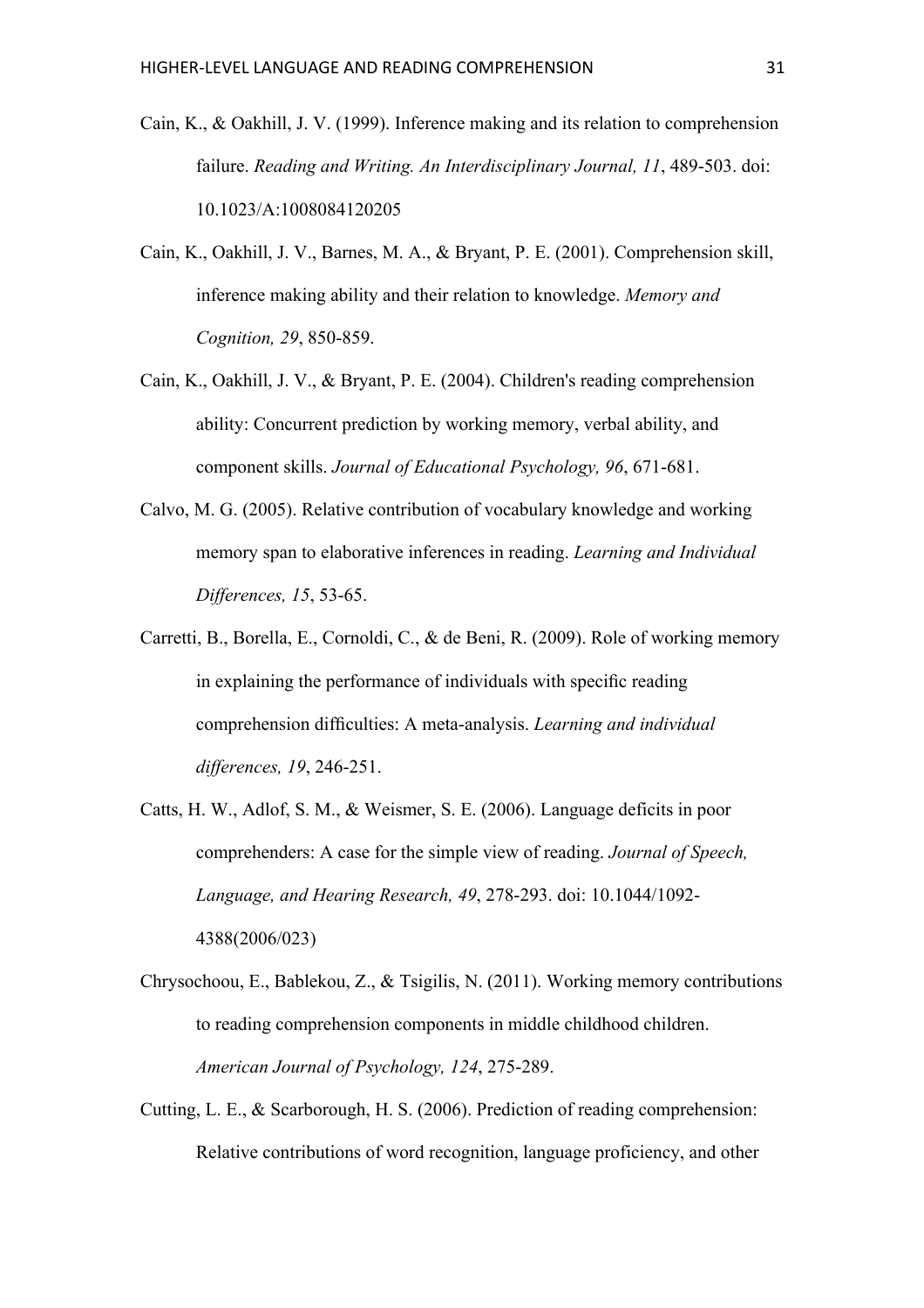cognitive skills can depend on how comprehension is measured. *Scientific Studies of Reading, 10*, 277-299. doi: 10.1207/s1532799xssr1003\_5

- Daneman, M., & Blennerhassett, A. (1984). How to assess the listening comprehension skills of pre-readers. *Journal of Educational Psychology, 76*, 1372-1381.
- Daneman, M., & Merikle, P. M. (1996). Working memory and language comprehension: A meta-analysis. *Psychonomic Bulletin and Review, 3*, 422- 433.
- Darcovich, N., Jones, S., Kirsch, I. S., Levin, H. M., Murray, T. S., Rubenson, K., ... Tuijnman, A. C. (1997). *Literacy skills for the knowledge society: further results from the International Adult Literacy Survey.* Paris, France: OECD.
- Dunn, L. M., Dunn, L. M., Whetton, C., & Burley, J. (1997). *British Picture Vocabulary Scale* (2 ed.): GL Assessment.
- Elbro, C., & Buch-Iverson, I. (2013). Activation of background knowledge for inference making: effects on reading comprehension. *Scientific Studies of Reading, 17*, 435-452. doi: 10.1080/10888438.2013.774005
- Elley, W. B. (1989). Vocabulary acquisition from listening to stories. *Reading Research Quarterly, 14*, 174-187.
- Elliott, C. D., Smith, P., & McCulloch, K. (1996). *British Ability Scales: Second Edition*. Windsor: NFER: Nelson.
- Florit, E., Roch, M., & Levorato, M. C. (2011). Listening text comprehension of explicit and implicit information in preschoolers: the role of verbal and inferential skills. *Discourse Processes, 48*, 119-138. doi: 10.1080/0163853X.2010.494244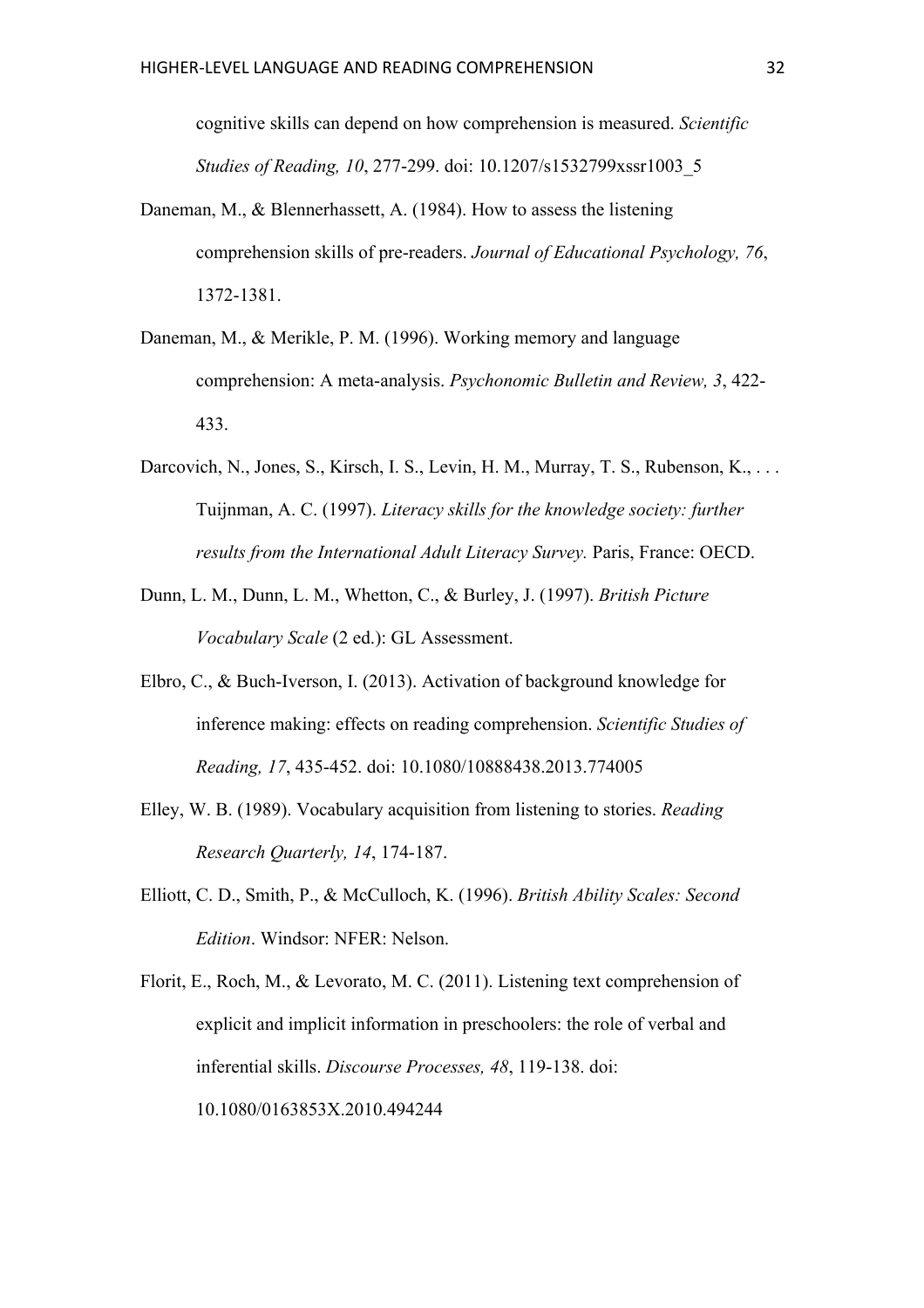- Florit, E., Roch, M., & Levorato, M. C. (2013). The relationship between listening comprehension of text and sentences in preschooelrs: Specific or mediated by lower and higher level components? *Applied Psycholinguistics, 34*, 395-415. doi: 10.1017/S0142716411000749
- Gathercole, S. E., Pickering, S. J., Ambridge, B., & Wearing, H. (2004). The structure of working memory from 4 to 15 years of age. *Developmental Psychology, 40*, 177-190.
- Gernsbacher, M. A., Varner, K. R., & Faust, M. (1990). Investigating differences in general comprehension skill. *Journal of Experimental Psychology: Learning, Memory and Cognition, 16*, 430-445.
- Gough, P. B., Hoover, W. A., & Peterson, C. L. (1996). Some observations on a simple view of reading. In C. Cornoldi & J. Oakhill (Eds.), *Reading comprehension difficulties: Processes and interventions* (pp. 1-13). Mahwah, NJ: Erlbaum.
- Graesser, A. C., Singer, M., & Trabasso, T. (1994). Constructing inferences during narrative text comprehension. *Psychological Review, 101*, 371-395. doi: 10.1037/0033-295X.101.3.371
- Hannon, B., & Frias, S. (2012). A new measure for assessing the contributions of higher level processes to language comprehension performance in preschoolers. *Journal of Educational Psychology, 104*, 897-921.
- Hogan, T. P., Bridges, M. S., Justice, L., M., & Cain, K. (2011). Increasing higher level language skills to improve reading comprehension. *Focus on Exceptional Children, 44*(3), 1-19.
- Hogan, T. P., Cain, K., & Bridges, M. S. (2012). Young children's oral language abilities and later reading comprehension. In T. Shanahan & C. J. Lonigan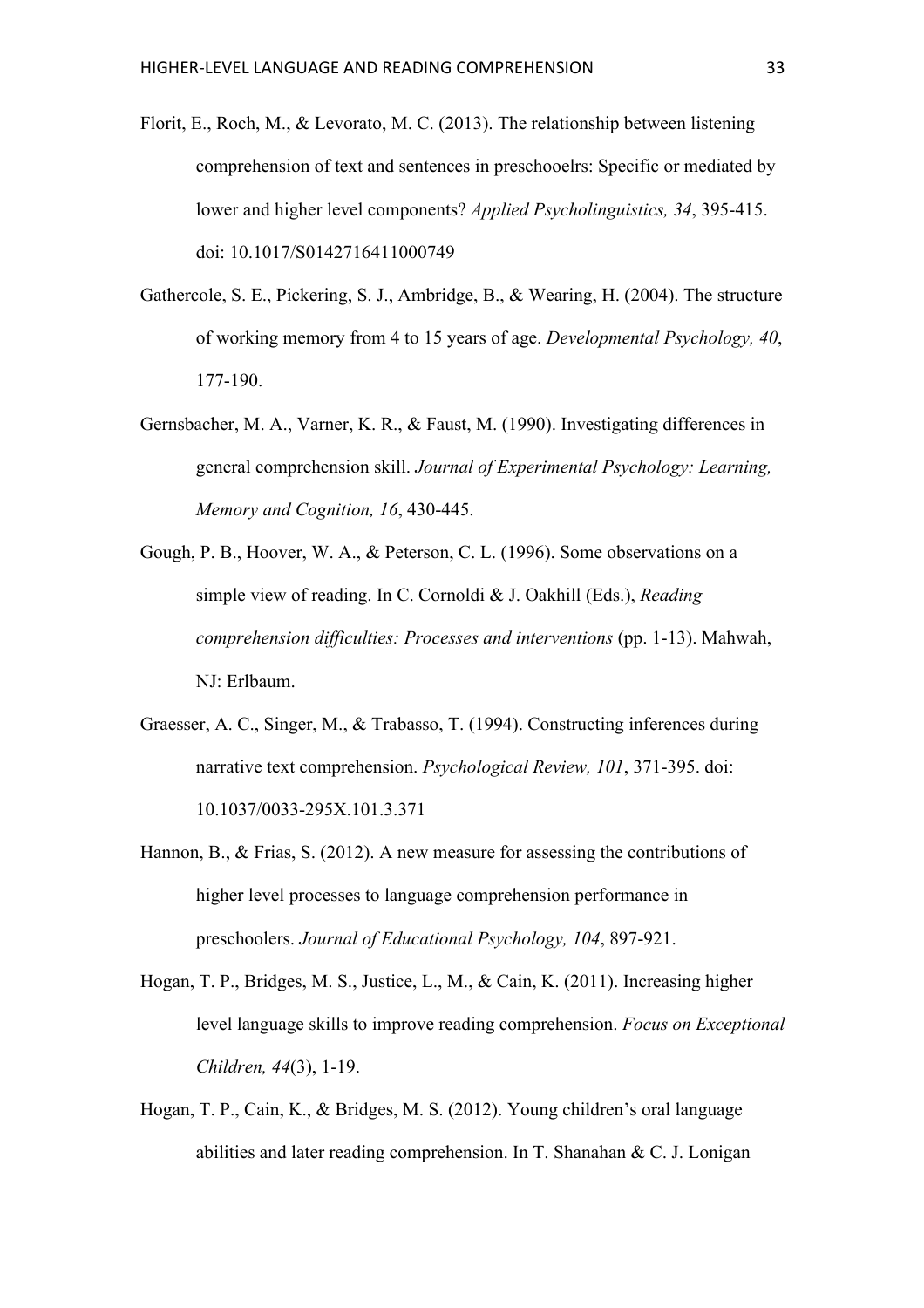(Eds.), *Early Childhood Literacy: The National Early Literacy Panel and Beyond* (pp. 217-232): Brookes Publishing Co.

- Hulme, C., & Snowling, M. J. (2011). Children's reading comprehension difficulties: nature, causes, and treatments. *Curent Directions in Psychological Science, 20*, 139-142.
- Kendeou, P., Bohn-Gettler, C., White, M., & van den Broek, P. (2008). Children's inference generation across different media. *Journal of Research in Reading, 31*, 259-272.
- Kendeou, P., Savage, R., & van den Broek, P. (2009). Revisiting the simple view of reading. *British Journal of Educational Psychology, 79*(2), 353-370. doi: 10.1348/978185408X369020
- Kendeou, P., van den Broek, P., White, M., & Lynch, J. S. (2009). Predicting reading comprehension in early elementary school: the independent contributions of oral language and decoding skills. *Journal of Educational Psychology, 101*, 765-778. doi: 10.1037/a0015956
- Kintsch, W. (1998). *Comprehension: A Paradigm for Cognition*. New York, NY: Cambridge University Press.
- Kintsch, W., & Kintsch, E. (2005). Comprehension. In S. G. Paris & A. Stahl (Eds.), *Children's reading comprehension and assessment* (pp. 71-92). Mahwah, NJ: Lawrence Erlbaum Associates, Inc.
- Lepola, J., Lynch, J. S., Laakkonen, E., Silven, M., & Niemi, P. (2012). The role of inference making and other language skills in the development of narrative listening comprehension in 4–6-year-old children. *Reading Research Quarterly, 47*, 259-282. doi: 10.1002/RRQ.020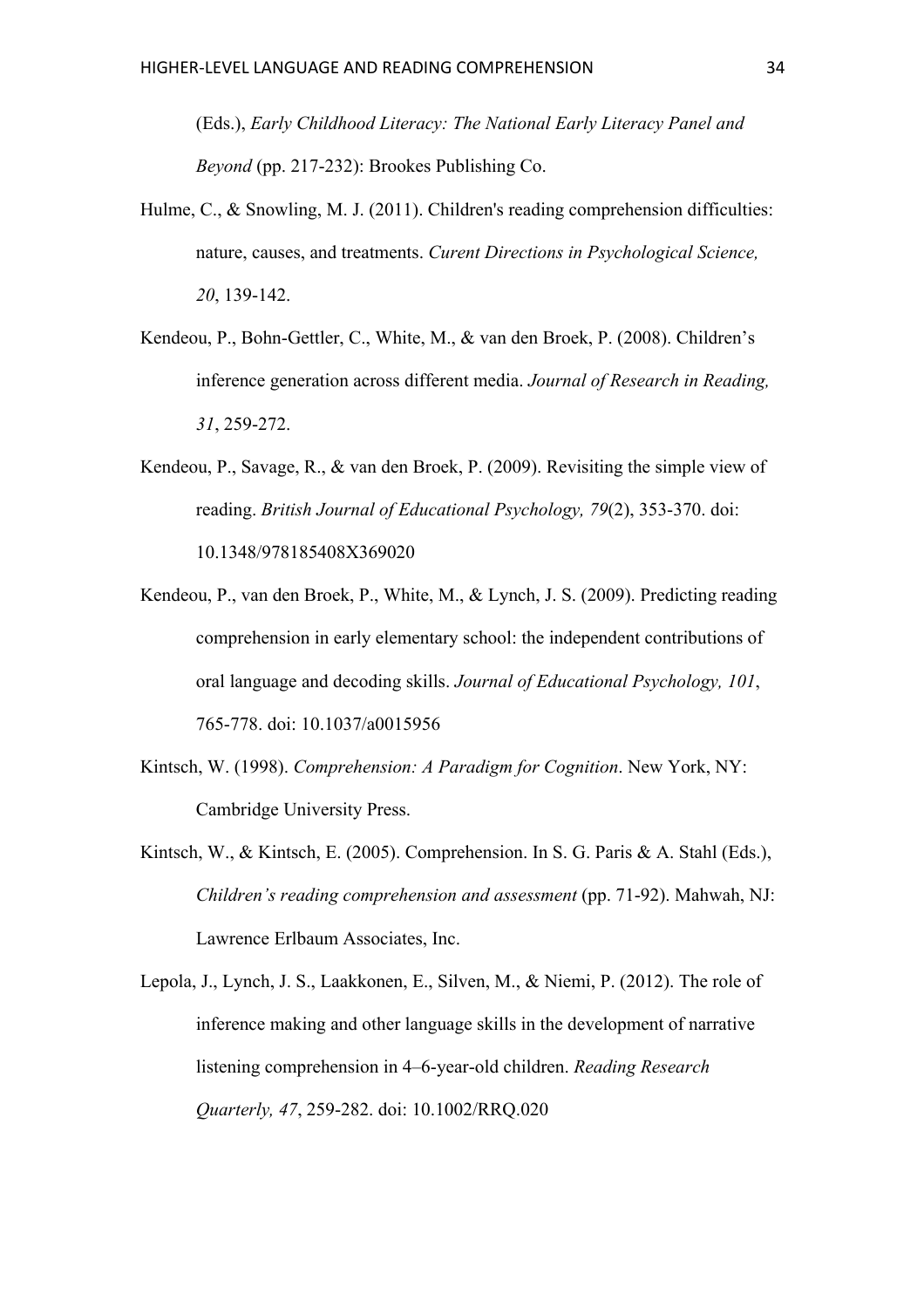- Lynch, J. S., van den Broek, P., Kremer, K., Kendeou, P., White, M. J., & Lorch, E. P. (2008). The development of narrative comprehension and its relation to other early reading skills. *Reading Psychology, 29*, 327-365.
- MacWhinney, B. (2000). *The CHILDES project: tools for analyzing talk*. Mahwah, NJ: Lawrence Erlbaum.
- Mayer, M. (1973). *Frog on his own*. New York: Dial Books for Young Readers.
- Montgomery, J. (1995). Sentence comprehension in children with specific language impairment: The role of phonological working memory. *Journal of Speech and Hearing Research, 38*, 187-199.
- Montgomery, J., & Evans, J. L. (2009). Complex sentence comprehension and working memory in children with specific language impairment. *Journal of Speech, Language, and Hearing Research, 52*(2), 269-288.
- Muter, V., Hulme, C., Snowling, M., & Stevenson, J. (2004). Phonemes, rimes, vocabulary and grammatical skills as foundations of early reading development: evidence from a longitudinal study. *Developmental Psychology, 40*, 665-681. doi: 10.1037/0012-1649.40.5.665
- Nation, K., Adams, J. W., Bowyer-Crane, C. A., & Snowling, M. J. (1999). Working memory deficits in poor comprehenders reflect underlying language impairments. *Journal of Experimental Child Psychology, 73*, 139-158.
- Nation, K., Cocksey, J., Taylor, J. S. H., & Bishop, D. V. M. (2010). A longitudinal investigation of early reading and language skills in children with poor reading comprehension. *Journal of Child Psychology and Psychiatry, 51*, 1031-1039.
- Neale, M. D. (1997). *The Neale Analysis of Reading Ability - Revised (NARA-II)*. Windsor: NFER-Nelson.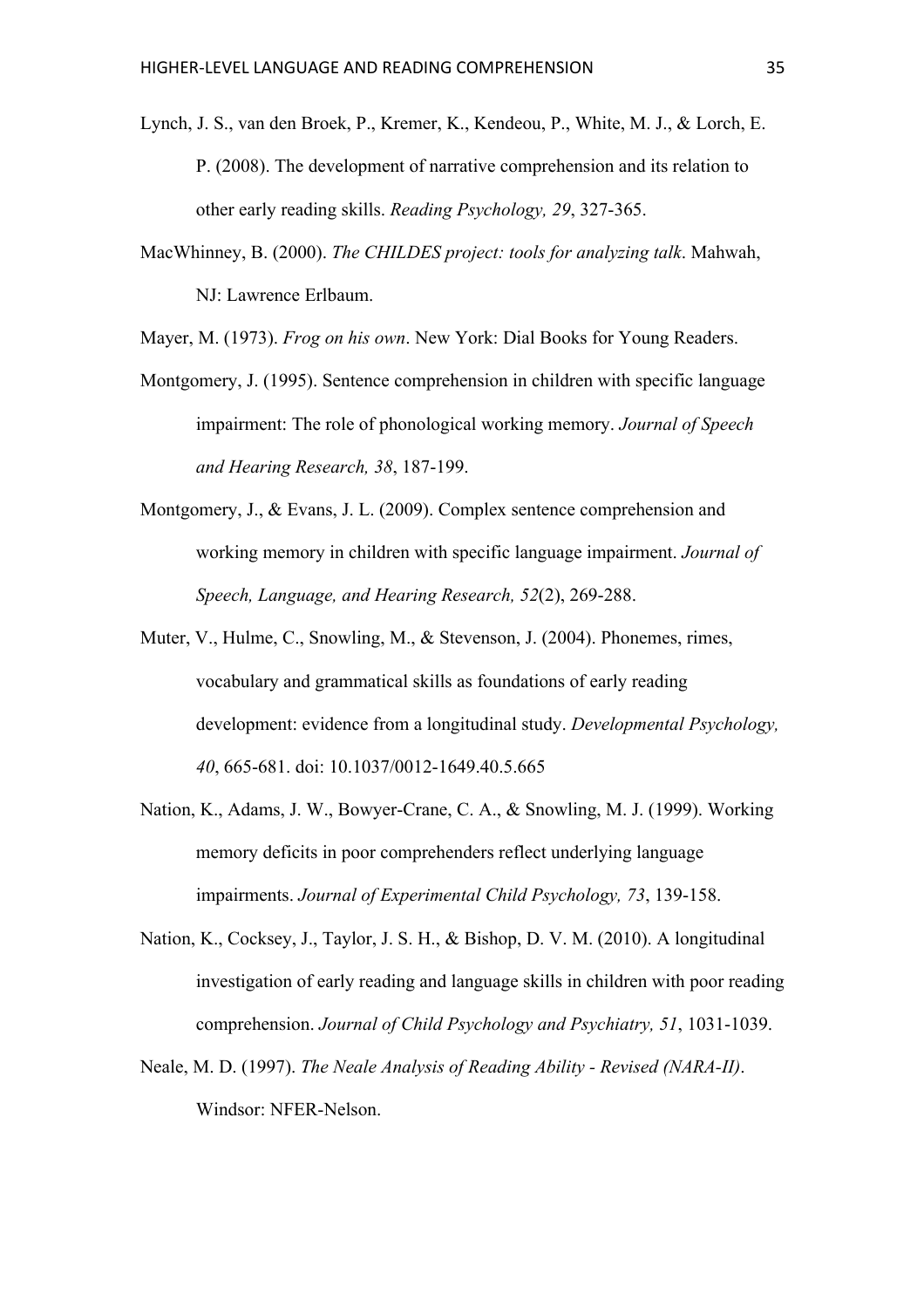Oakhill, J., & Cain, K. (2012). The precursors of reading comprehension and word reading in young readers: Evidence from a four-year longitudinal study. *Scientific Studies of Reading, 16*(2), 91-121. doi: 10.1080/10888438.2010.529219

- Oakhill, J., Cain, K., & Bryant, P. E. (2003). The dissociation of word reading and text comprehension: Evidence from component skills. *Language and Cognitive Processes, 18*, 443-468. doi: 10.1080/01690960344000008
- Paris, A. H., & Paris, S. G. (2003). Assessing narrative comprehension in young children. *Reading Research Quarterly, 38*, 36-76.
- Perfetti, C. A. (2007). Reading ability: Lexical quality to comprehension. *Scientific Studies of Reading, 11*, 357-383. doi: 10.1080/10888430701530730
- Perfetti, C. A., Landi, N., & Oakhill, J. V. (2005). The acquisition of reading comprehension skill. In M. J. Snowling & C. Hulme (Eds.), *The science of reading: a handbook*. Oxford: Blackwell Publishers.
- Perfetti, C. A., & Stafura, J. (2014). Reading comprehension: Including word knowledge in a theoretical framework. *Scientific Studies of Reading, 18*, 22- 37. doi: 10.1080/10888438.2013.827687
- Perfetti, C. A., Yang, C.-L., & Schmalhofer, F. (2008). Comprehension skill and word-to-text integration processes. *Applied Cognitive Psychology, 22*, 303- 318. doi: 10.1002/acp.1419
- Petersen, D., Gillam, S. L., & Gillam, R. (2008). Emerging procedures in narrative assessment: The index of narrative complexity. *Topics in Language Disorders, 28*, 115-130.
- PISA. (2001). *Knowledge and skills for life. First results from the OECD programme for international student assessment (PISA) 2000*. Paris: OECD.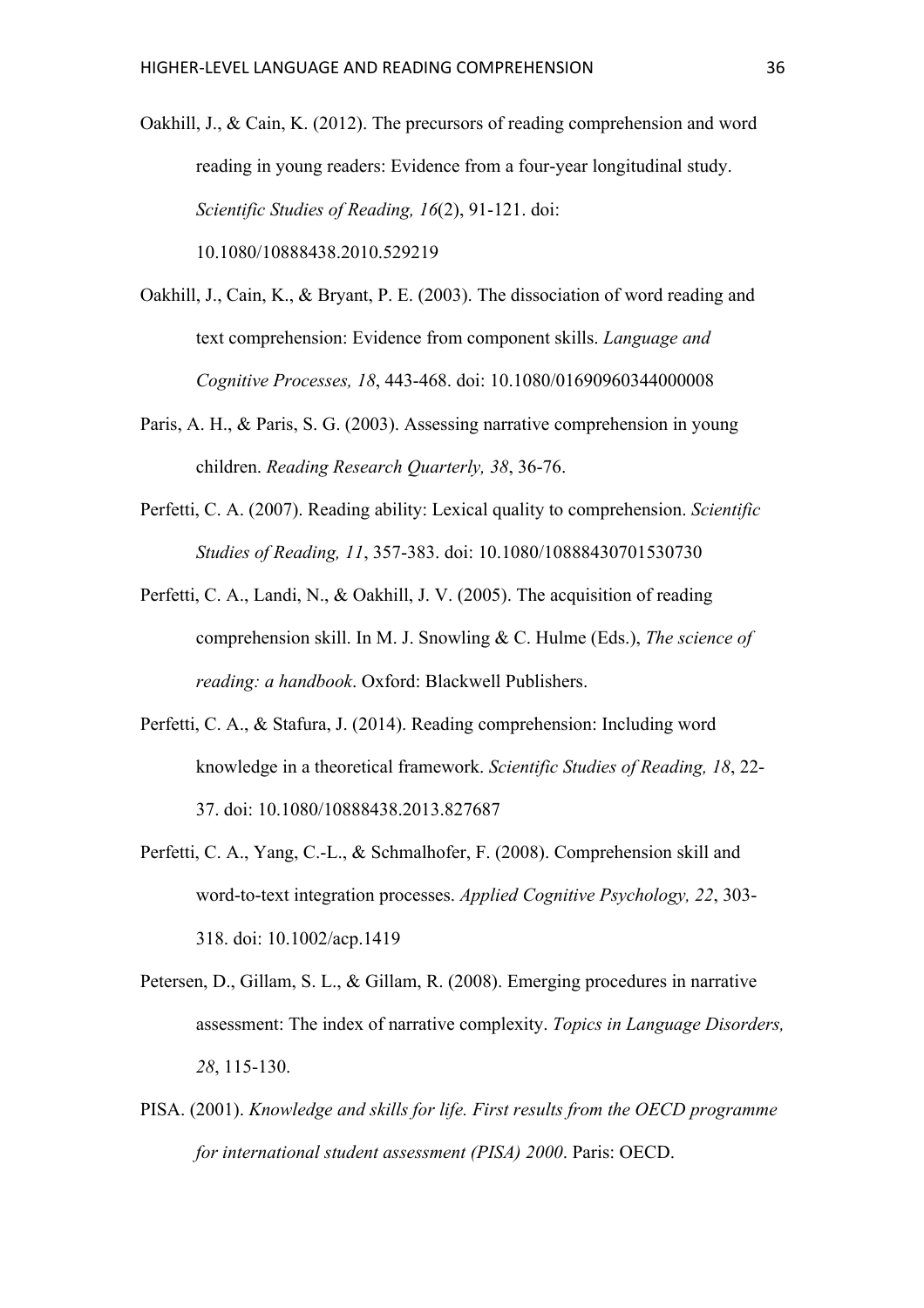- Potocki, A., Ecalle, J., & Magnan, A. (2013). Narrative comprehension skills in 5 year-old children: Correlational analysis and comprehender profiles. *The Journal of Educational Research,, 106*, 14-26.
- Preacher, K. J., & Hayes, A. F. (2008). Asymptotic and resampling strategies for assessing and comparing indirect effects in multiple mediation models. *Behavior Research Methods, 40*, 879-891.
- Rapp, D. N., van den Broek, P., McMaster, K. L., Panayiota, K., & Espin, C. A. (2007). Higher-order comprehension processes in struggling readers: A perspective for research and intervention. *Scientific Studies of Reading, 11*, 289-312.
- Sanders, T., & Maat, P. (2006). Cohesion and coherence: Linguistic approaches. In K. Brown (Ed.), *Encyclopedia of Language and Linguistics* (2nd ed., pp. 591- 595). London: Elsevier.
- Tilstra, J., McMaster, K. L., van den Broek, P., Kendeou, P., & Rapp, D. N. (2009). Simple but complex: Components of the simple view of reading across grade levels. *Journal of Research in Reading, 32*(4), 383-401. doi: 10.1111/j.1467- 9817.2009.01401.x
- Tompkins, V., Guo, Y., & Justice, L., M. (2013). Inference generation, story comprehension, and language skills in the preschool years. *Reading & Writing, 26*, 403-429.
- van den Broek, P. W. (1997). Discovering the cement of the universe: The development of event comprehension from childhood to adulthood. In P. W. v. d. Broek, P. J. Bauer & T. Bourg (Eds.), *Developmental Spans in Event Comprehension and Representation* (pp. 321-342). Mahwah, NJ: Lawrence Erlbaum Associates.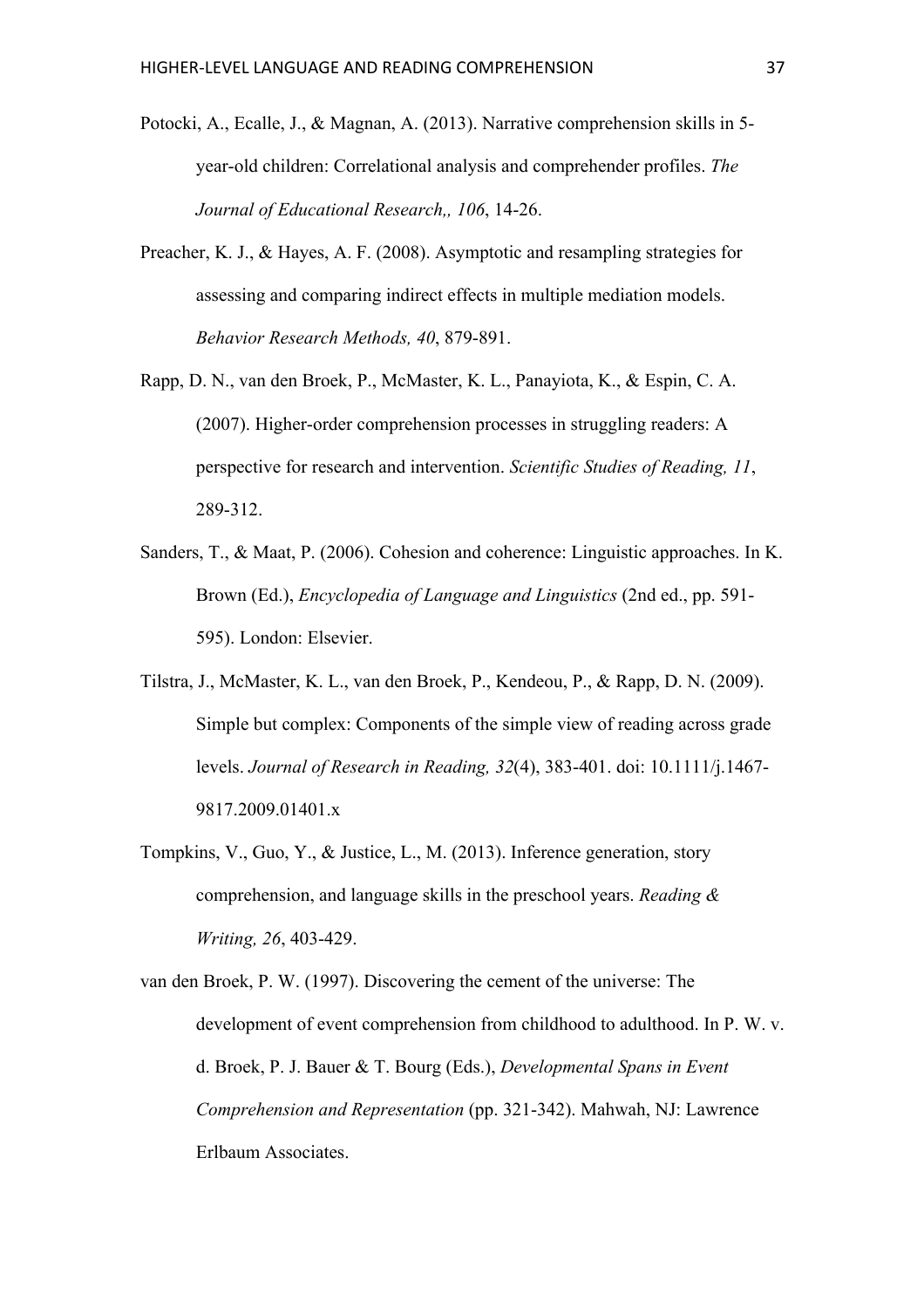Vellutino, F. R., Tunmer, W. E., Jaccard, J. J., & Chen, R. (2007). Components of reading ability: Multivariate evidence for a convergent skill model of reading development. *Scientific Studies of Reading, 11*, 3-32. doi: 10.1080/10888430709336632

- Wechsler, D. (2003). *Wechsler Pre-school & Primary Scale of Intelligence - Third UK Edition (WPPSI-III UK)*: Psychological Corporation.
- Willis, C. S., & Gathercole, S. E. (2001). Phonological short-term memory contributions to sentence processing in young children. *Memory, 9*, 349-363.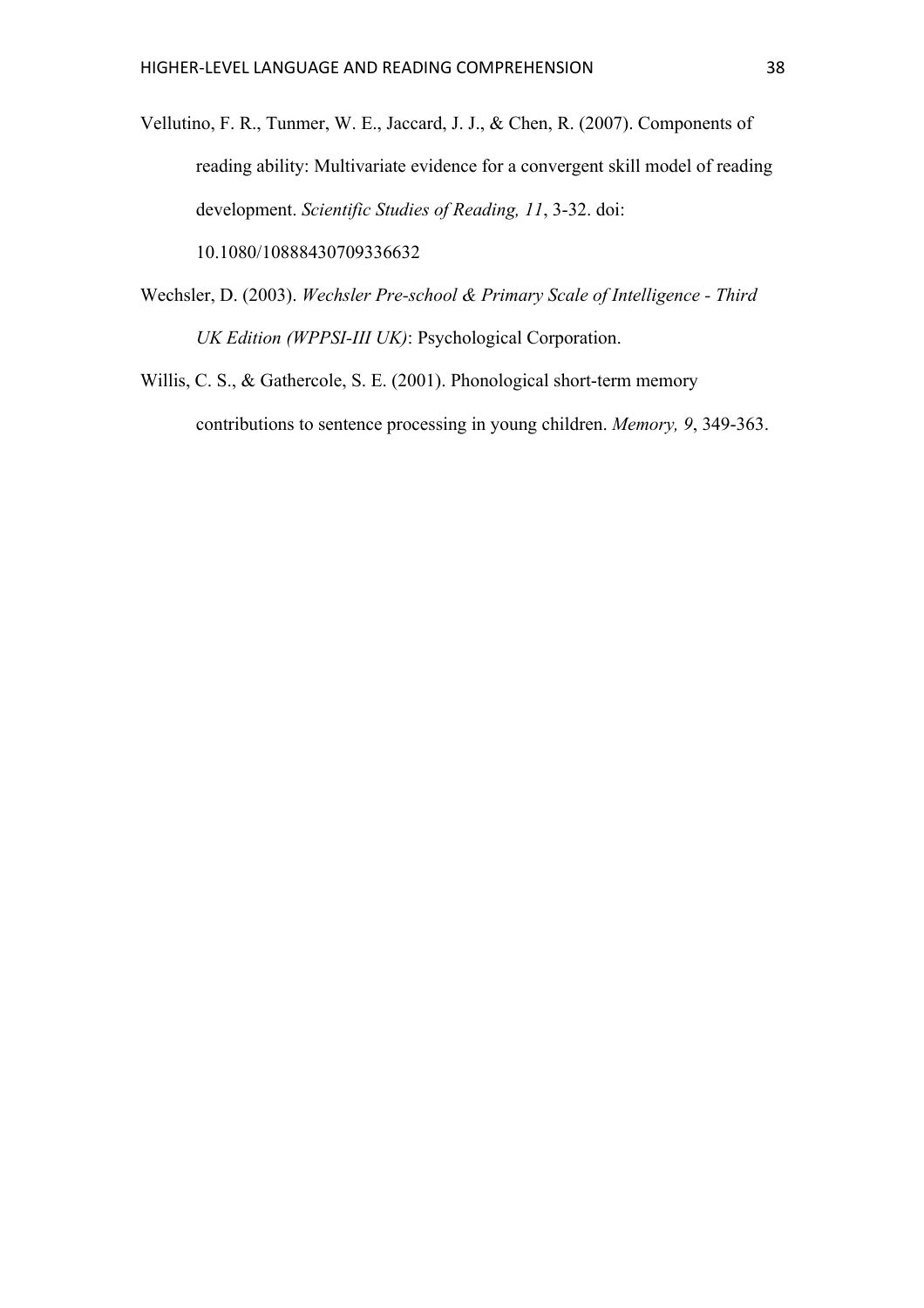## HIGHER-LEVEL LANGUAGE AND READING COMPREHENSION 40

| Table 1                                                                                  |
|------------------------------------------------------------------------------------------|
| Means, Standard Deviations, and Range of Scores for General Ability, and Language Skills |

|                                    | $\overline{M}$ | SD    | Range    | Standardised score       |  |  |  |  |
|------------------------------------|----------------|-------|----------|--------------------------|--|--|--|--|
| Variable                           | (raw scores)   |       |          |                          |  |  |  |  |
| Nonverbal IQ                       | 15.09          | 5.19  | $2 - 26$ | 10.17                    |  |  |  |  |
| Verbal short-term memory           | 17.14          | 4.49  | $5 - 28$ | 110.07                   |  |  |  |  |
| Vocabulary                         | 58.38          | 12.19 | 33-89    | 100.87                   |  |  |  |  |
| Grammar                            | 6.00           | 3.87  | $0 - 18$ | 85.18                    |  |  |  |  |
| Inference making (max = 10)        | 5.43           | 2.25  | $1 - 10$ | $\overline{\phantom{a}}$ |  |  |  |  |
| Literal comprehension (max = $8$ ) | 4.59           | 2.02  | $0 - 8$  | -                        |  |  |  |  |
| Reading comprehension              | 8.19           | 6.92  | $0 - 37$ | 95.48                    |  |  |  |  |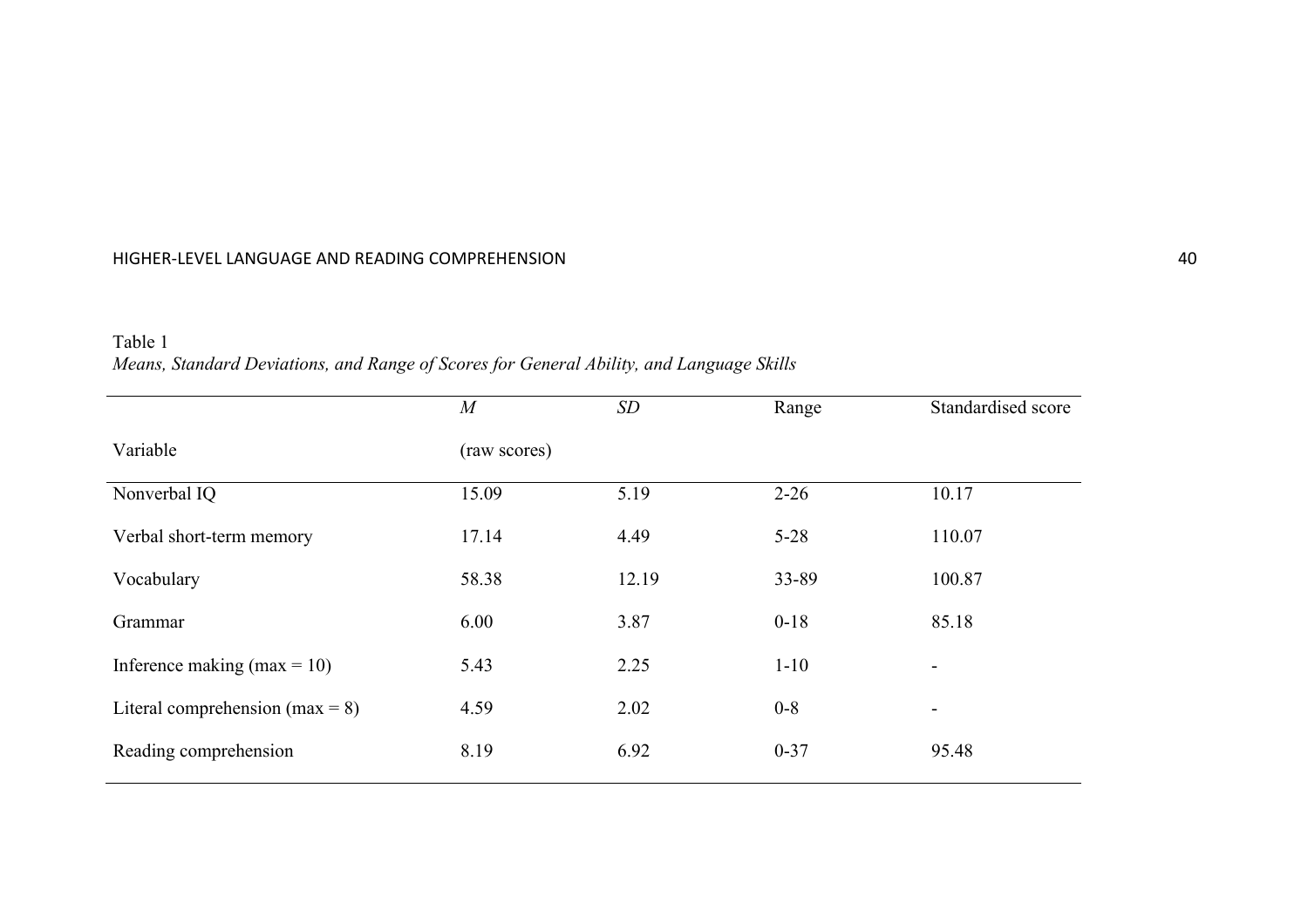Table 2

*Interrelations Between Measures at Time 1 and Longitudinal Correlations with Reading Comprehension*

| Variable                    |         | $\overline{2}$ | 3        | $\overline{4}$ | 5      | 6        | Reading       |
|-----------------------------|---------|----------------|----------|----------------|--------|----------|---------------|
|                             |         |                |          |                |        |          | comprehension |
| 1. Chronological age        |         |                |          |                |        |          | $.39**$       |
| 2. Nonverbal IQ             | $.30**$ |                |          |                |        |          | $.40***$      |
| 3. Verbal short-term Memory | $.28**$ | .12            | --       |                |        |          | .22           |
| 4. Vocabulary               | $.58**$ | $.33**$        | $.40***$ |                |        |          | $.47***$      |
|                             | $\ast$  |                |          |                |        |          |               |
| 5. Grammar                  | $.39**$ | $.58***$       | .18      | $.43***$       | $-$    |          | $.53***$      |
| 6. Inference making         | $.47**$ | .19            | $.31*$   | $.50***$       | $.26*$ | --       | $.48***$      |
| 7. Literal comprehension    | $.23*$  | $.28*$         | .10      | $.41***$       | $.31*$ | $.44***$ | $.51**$       |

*Note*. N=82 for correlations between variables 1-7 and N=69 for correlations with reading comprehension. \**p* < .05; \*\**p* <.01; \*\*\**p* < .001.